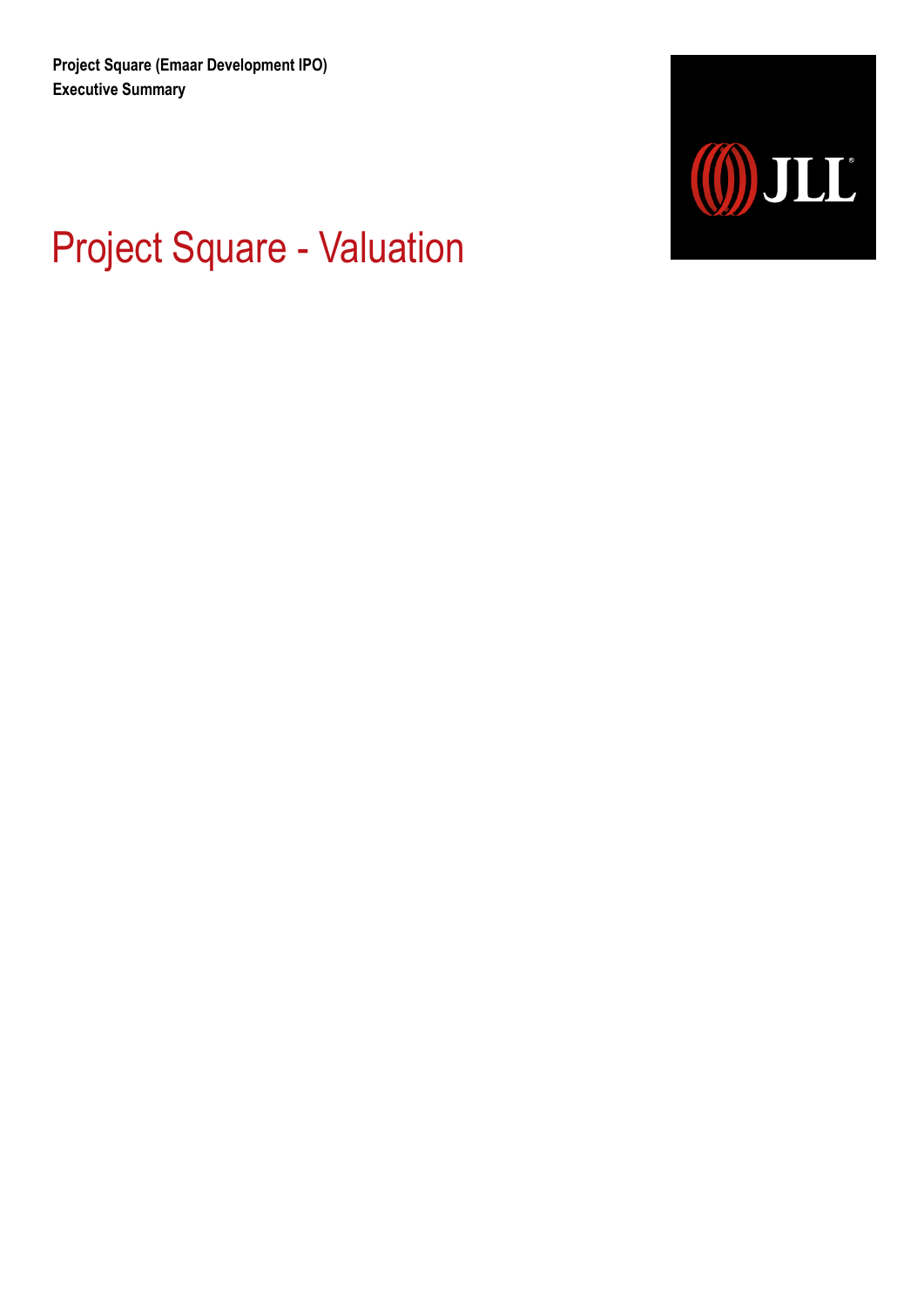### Executive Summary

This Executive Summary must be read in conjunction with our Full Report and Property Schedules.

| <b>Addressee</b>            | Emaar Properties PJSC ("the Company"/"Client")/Emaar Development LLC<br>Goldman Sachs, Bank of America Merrill Lynch, EFG Hermes, Emirates NBD and<br>First Abu Dhabi Bank.                                                                                                                                                                                                                                                     |
|-----------------------------|---------------------------------------------------------------------------------------------------------------------------------------------------------------------------------------------------------------------------------------------------------------------------------------------------------------------------------------------------------------------------------------------------------------------------------|
| <b>Instruction</b>          | We have been instructed by Emaar Properties PJSC to provide a revaluation of the<br>Subject Assets, which forms a portfolio of land, developments under-construction and<br>completed inventory as at 30 September 2017. We have been instructed by the Client<br>to only revise valuations that have materially changed since 30 June 2017. Further<br>details of these properties are provided within the Property Schedules. |
|                             | For the avoidance of doubt we have identified at Appendix D the list of assets that<br>have materially changed.                                                                                                                                                                                                                                                                                                                 |
|                             | Our instructions include valuing three asset types as detailed below:                                                                                                                                                                                                                                                                                                                                                           |
|                             | 1. 100% Owned - Our valuation has been prepared on the basis of Market<br>Value, defined by the RICS Valuation Standards as:                                                                                                                                                                                                                                                                                                    |
|                             | "The estimated amount for which an asset or liability should exchange on<br>the valuation date between a willing buyer and a willing seller in an arm's<br>length transaction after proper marketing and where the parties had each<br>acted knowledgeable, prudently and without compulsion."                                                                                                                                  |
|                             | Joint Venture (JV) – 100% of JV at Market Value and then an apportionment<br>2.<br>for Emaar's ownership has been made.                                                                                                                                                                                                                                                                                                         |
|                             | 3. Joint Development Agreements (JDA) - Present Value of Emaar's forecast<br>revenue through performance of contractual obligations. A valuation of the<br>freehold interest has been conducted to arrive at this projected revenue.<br>Please note Emaar do not have any real estate ownership interest in these<br>assets.                                                                                                    |
| <b>Purpose of Valuation</b> | Our Valuation Report together with the "bring down" letter is prepared for the<br>purpose of inclusion in the Prospectus to be published by Emaar Development in<br>connection with the proposed Initial Public Offering of its shares on the Dubai<br><b>Financial Market</b>                                                                                                                                                  |
| <b>Date of Valuation</b>    | The date of our valuation is 30 September 2017.                                                                                                                                                                                                                                                                                                                                                                                 |
| <b>Basis of Valuation</b>   | Market Value, unless otherwise stated.                                                                                                                                                                                                                                                                                                                                                                                          |
| <b>Valuation Standards</b>  | Our valuation has been undertaken in accordance with the RICS Valuation –<br>Professional Standards, Global (July 2017) ("Standards") which comply with the                                                                                                                                                                                                                                                                     |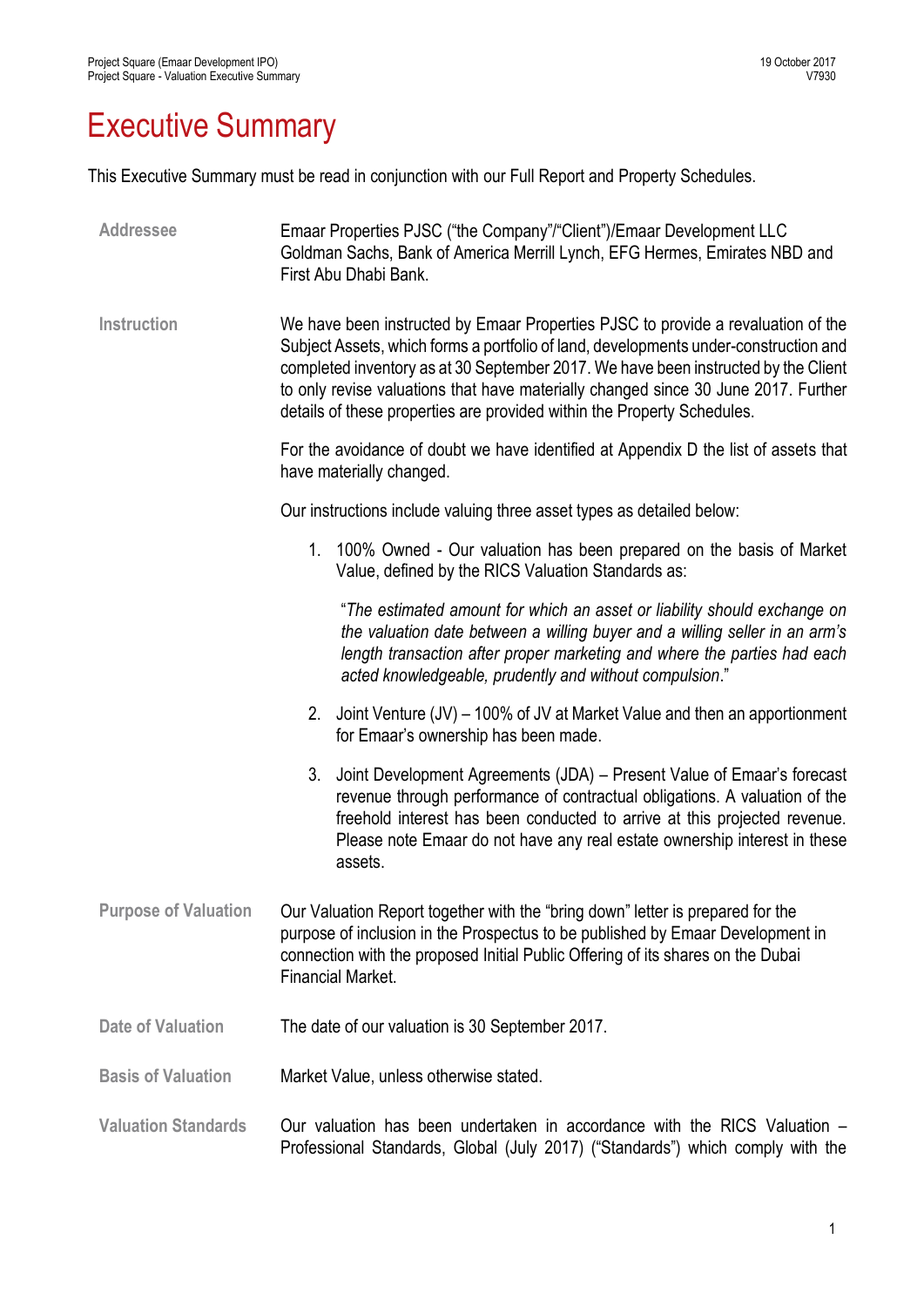International Valuation Standards (IVS) and also in compliance with Resolution No. 37 Regulating the Real Property Valuation Profession.

**Status of Valuer** We have acted as an External Valuer, defined in the Standards as:

"*A valuer who, together with any associates, has no material links with the client, an agent acting on behalf of the client or the subject of the assignment*"

For the purposes of the Standards, Simon Brand FRICS, Head of Valuation Advisory MENA is the Responsible Valuer for the assignment and the consolidated Valuation Report.

**Special Assumptions** The Standards define a Special Assumption as:

"*An assumption that either assumes facts that differ from the actual facts existing at the valuation date, or that would not be made by a typical market participant in a transaction on the valuation date*."

Emaar Properties PJSC have instructed us to adopt certain Special Assumptions for specific assets within the Portfolio, the details of which are provided within the Property Schedules and listed at Appendix A.

The Special Assumptions adopted for the Portfolio affect the valuation reported and should be read as extra conditions attached to the definition of Market Value, where a Market Value of property is reported. It should be noted that our opinions of Market Value without these Special Assumptions, may be materially different.

- **Valuation Approaches** Market Approach (used for vacant land parcels and completed inventory)
	- Residual Land Valuation based on a Discounted Cash Flow (used for land plots and where projects have been launched and construction is under progress)

Further details on the methodology and inputs adopted are provided at Appendix B.

**Liability** Our liability to the public investors for our final Valuation Report, shall, to the extent required by legislation and listing rules, be unlimited. Our liability to you, Goldman Sachs and the Addressees for our final Valuation Report, shall also, to the extent required by legislation and listing rules, be unlimited.

> Notwithstanding the previous sentences, in the event that the Transaction does not complete our liability in contract, tort (including negligence or breach of statutory duty), misrepresentation or otherwise howsoever caused arising out of or in connection with this assignment shall, save for fraud, death and personal injury will be limited to USD 1 million in aggregate to all of the Addressees.

- **Reliance** Reliance is extended to the Client and the addressee banks as identified herein.
- Publication **Publication** Our Valuation Report (or part thereof) or reference to our Valuation Report may only be included or quoted in any pre-offering announcement, road show materials, admission document or offering circular prepared in connection with the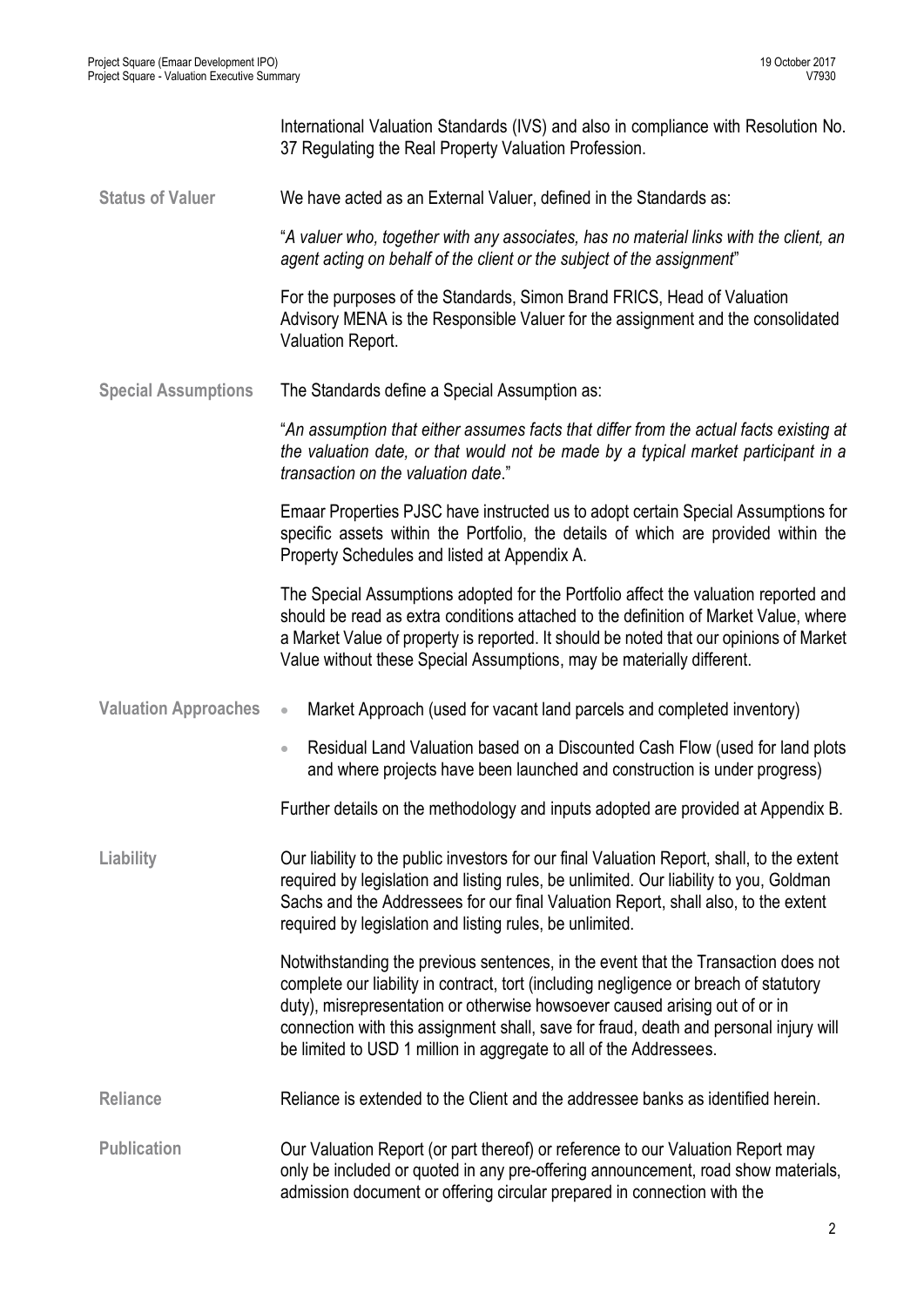Transaction, with our prior written consent (such consent not to be unreasonably withheld or delayed), and the detailed wording to be included must first be reviewed by us and we must be given the opportunity to update or amend our Valuation Report (or part thereof) (as the case may be) if necessary. We will only allow limited use of our Valuation Report in promotional material.

**Information Relied Upon** We have relied extensively on information provided during discussions and in hardcopy by Emaar Properties PJSC which include master plan details, areas and floor plans, project status, construction costs spent to date and costs estimated to be completed and where relevant pre-sales cash received and contractually forecast to be received. We have also relied upon third party due diligence that include, but are not limited to, third party cost consultant reports, legal and financial due diligence, RERA Registration letters/progress reports, bank statements, cost consultant reports and letters, project manager's letters and lead consultant's letters. Whilst we believe that the data collected is accurate and reliable, JLL has not as part of the valuation, performed an independent audit or review of the information gathered and does not express an opinion or any other form of assurance on the accuracy of such information. No responsibility is assumed for errors or omissions, or for information not disclosed which might otherwise affect the valuation.

> We accept that our Valuation Report will be shared with the UAE Securities and Commodities Authority.

- **Value-Added Tax (VAT)** The UAE Minister of State for Financial Affairs, Obaid Humaid Al Tayer, announced on 25 February 2016 the intent to introduce Value Added Tax (VAT) of five per cent to certain goods and services in the UAE from 1 January 2018. So far announcements have been made that residential property, some financial services, undeveloped land and local transport will be exempt from this VAT however further details regarding implementation are yet to be announced. VAT has not been explicitly accounted for within our valuations.
- **Market Values Please see Schedule of Values at Appendix C** Where Aggregate Market Values are reported they represent the sum of the individual Market Values and do not necessarily represent the Market Value of the Properties if sold as a single portfolio. Note: If several or all of the assets making up the Portfolio were to be offered to the market at one time, or were to be developed within a similar time period, without an appropriate phasing strategy, the value of the individual assets may be less than that indicated herein. This is largely due to the greater competition and longer timeframe that may be required to absorb the units in the market. No allowance has been made to our opinions of value for any expenses of realisation, purchasers costs or for any taxation (we note that no defined taxes currently exist or are applicable within the Emirate of Dubai for property transactions) which might arise in the event of an asset disposal. **Valuation Uncertainty** Whilst we have undertaken all reasonable efforts to understand the prevailing real

estate market and to analyse relevant sale transactions as is usual for property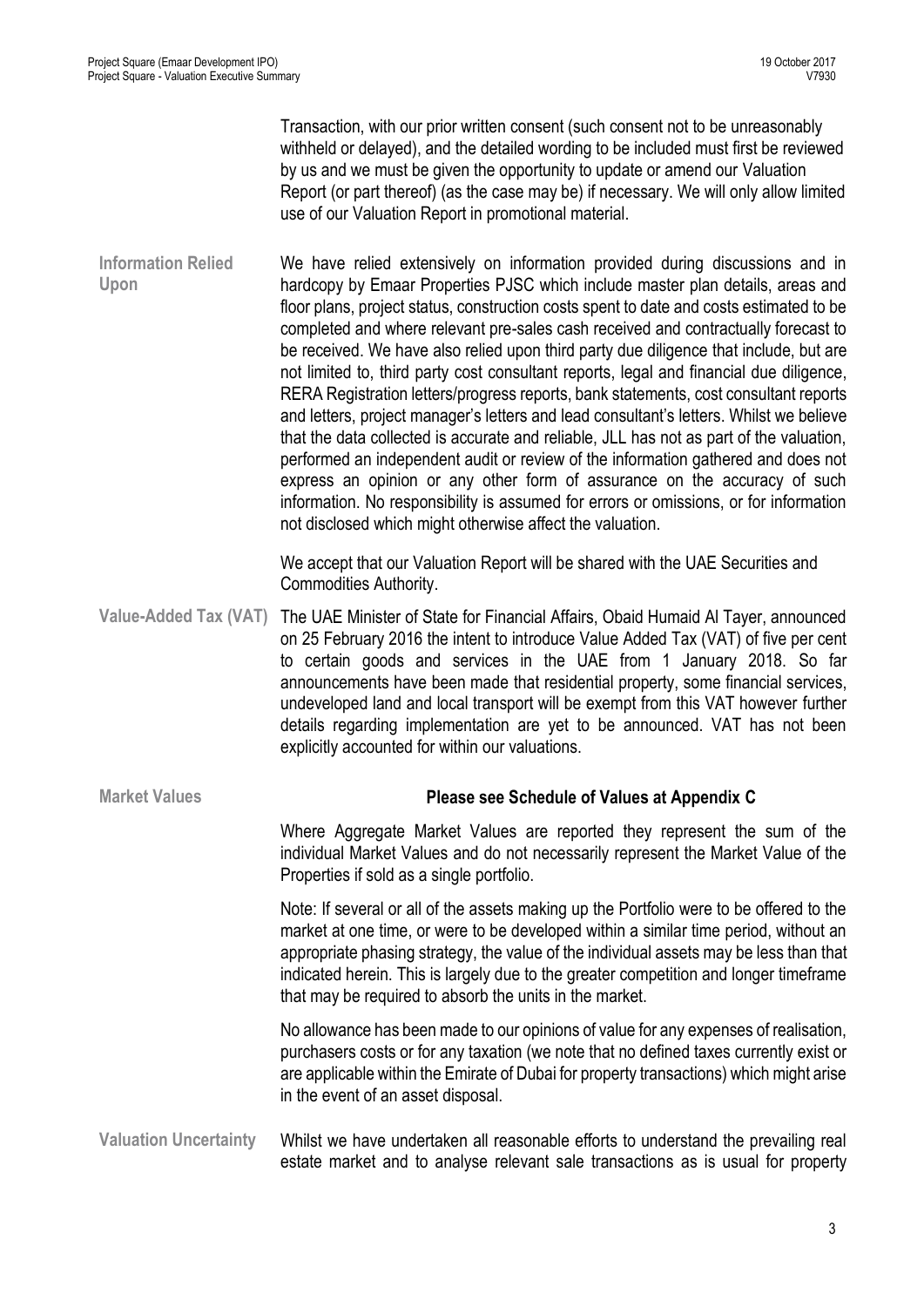valuation professionals acting in accordance with the RICS Valuation - Professional Standards, Global (July 2017), we draw the reader's attention to the following:

- the lack of liquidity in MENA real estate markets combined with low levels of b) transparency and the consequent difficulty of verifying reported transactions;
- the rapidly evolving real estate laws, regulations and planning controls relating  $\mathcal{A}$ to property and property dealings;
- the volatility of real estate investment and development markets; and
- the restricted investor base together with the significant influence of state sponsored developers and operators, in relatively small markets.

These factors result in our assessments being reliant on generally less complete and less reliable information and consequently being subject to a greater level of uncertainty than is usual in more mature markets. As such, this greater level of uncertainty must be taken into account by any parties seeking to rely or base decisions upon valuations undertaken in these circumstances.

We trust that we have carried out the valuation in accordance with your instructions, and should there be any points that require clarification, please contact the undersigned.

For and on behalf of JLL Valuation LLC

Simon Brand FRICS - RERA No. 39434 Head of Valuation Advisory - MENA Region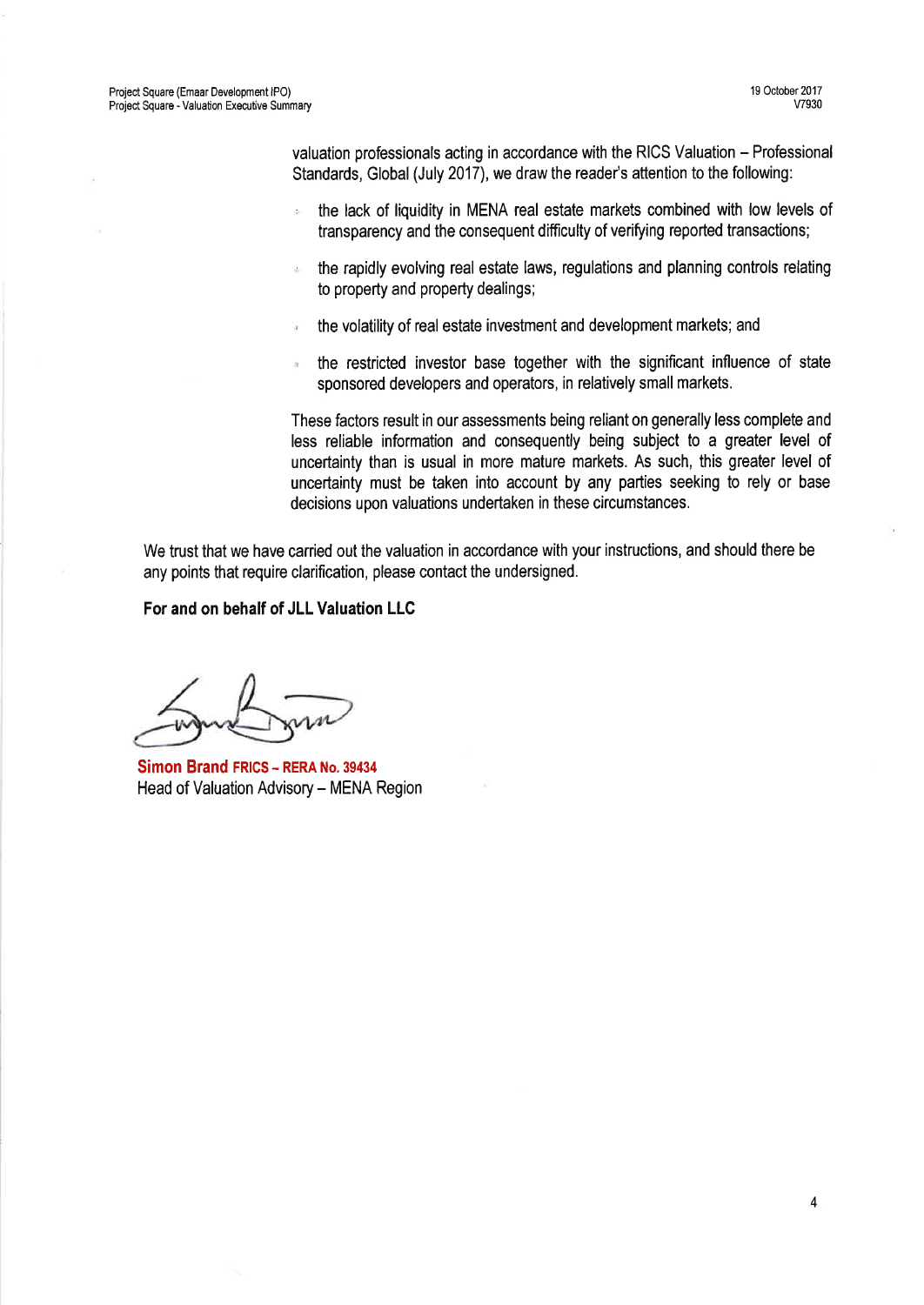### Appendix A: Special Assumptions Adopted by JLL

#### **1. Special Assumptions Generic to the Portfolio**

Throughout the Portfolio, where we have been provided with Granted land title information, we have applied the following Special Assumption:

 We have been instructed to assume that a Freehold title exists and we have not therefore taken into account any conversion costs levied by the Dubai Land Department for converting the title from Granted to Freehold.

Throughout the Portfolio, where we have not been provided with a copy of the Dubai Land Department title deed showing property ownership in the name of Emaar Developments, we have applied the following Special Assumption:

We have been instructed to assume that a Freehold title exists in the name of Emaar Developments as at the date of valuation.

#### **2. Special Assumptions specific to all 100% owned Properties**

- Emaar Development's proportional freehold interest has been recorded on the Title Deed for the Plot.
- Emaar Development's proportional freehold interest is unencumbered.
- The Properties are located in a designated area permitting foreign ownership.
- The unit SPAs have been amended to allow the rights and obligations of Emaar Properties to be freely assigned.

#### **3. Special Assumptions Adopted for the Valuation of certain Properties in Downtown Dubai, The Opera District & Dubai Marina**

Emaar Properties have provided us with a copy of legal due diligence prepared by Al Tamimi & Company which, at Appendix 2, summarises financing arrangements entered in to by Emaar Development with First Abu Dhabi Bank PJSC. We understand that the facilities impose several restrictions on Emaar Development's conduct of business, including the ability to dispose of properties. Furthermore, the rights and revenues from assigned projects shall secure repayment of the facilities (there is an obligation to route revenues and prescribed insurances that are not deposited into the escrow accounts through accounts pledged in favour of the bank).

The initial assigned projects are:

- Downtown Views, Downtown Dubai
- Downtown Views II, Downtown Dubai
- FORTE, Downtown Dubai
- 52 | 42, Dubai Marina
- Vida Residences, Dubai Marina
- Act One Act Two, Downtown Dubai (The Opera District)
- The Address Dubai Opera, Downtown Dubai (The Opera District)
- Vida Dubai Mall, Downtown Dubai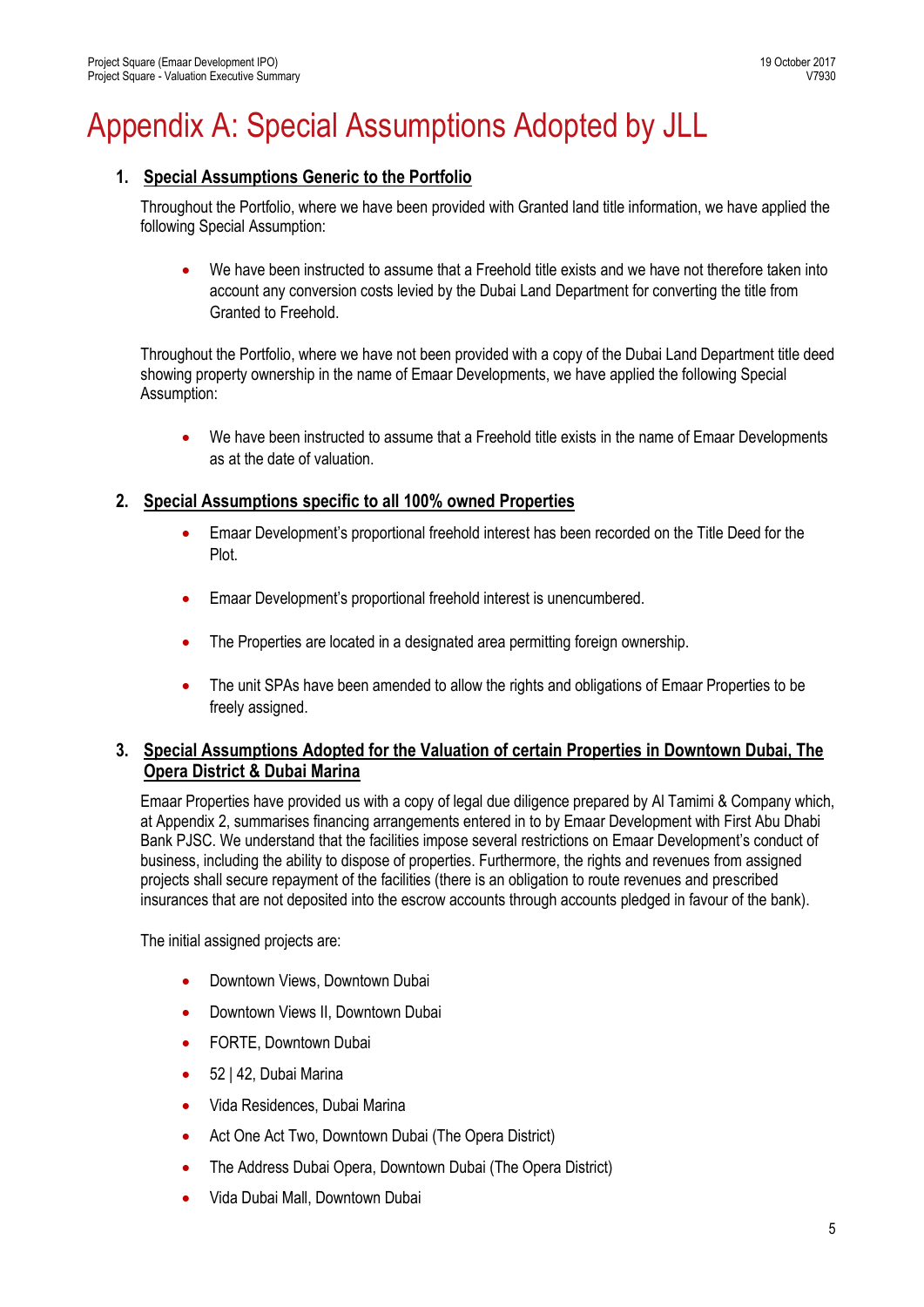adopted at AED 63 per sq ft of GFA for Land Cost and AED 112 per sq ft of GFA for Infrastructure Costs. We have summarised this calculation in the table below.

We have made no allowance for cost of realisation or cost of operating the Joint Development Agreement in our calculations.

#### **5. Dubai Creek Harbour – Remaining Land, Strata Freehold of Project SPV (Emaar do not own an interest in this company)**

- We have had regard to the RERA registered Joint Development Agreement and have valued the effective 100% freehold interest owned by The Lagoons Development LLC and the Project SPV. Emaar Developments are entitled to receive 50% of the Net Profit/Loss as a management fee. The Net Profit/Loss is the Sales, less Land Cost, less Infrastructure Cost, less cost of construction (development + infra).
- The land cost that is liable to be paid to the owner, Dubai Holding, is agreed at AED 63/sq ft of permissible GFA, as calculated by Emaar based on the master plan density for the master plan.
- Infrastructure costs payable by Emaar Developments through the Joint Development Agreement (JDA) to third parties are confirmed by Emaar Properties PJSC to be AED 112 per sq ft of permissible GFA and have been applied on a prorate basis within this valuation.
- Emaar Developments will complete the non-BTS part of the 'Launched Projects', eight of which are currently under construction and the proposed developments within the wider master development in accordance with Emaar's 5 Year plan and detailed in the Construction Roll-Out Schedule.
- Emaar Properties undertake to complete the BTO and BTL portions of the wider master development and specifically the iconic buildings (Observation Deck Tower and Mall) and the associated infrastructure and the development of all sub-plots identified in the Construction Roll-Out Schedule that shows Emaar Developments' 5 Year Plan (Appendix C). Further details include the construction completion and handover of the Mall on Plot F.001, F002 and the Tower on Plot E.001 at specific confidential dates within this 5 year plan.
- All on and off site infrastructure works including but not limited to roads, bridges, DEWA substations and cabling, metro lines and metro stations among others will be completed in accordance with the Construction Roll-Out Schedule, and development conducted after this 5 Year Plan will benefit from this infrastructure, without delay.
- The title details provided by Emaar Properties PJSC indicate that the subject title is Granted. We have been instructed to assume that a Freehold title exists and we have not therefore taken into account any conversion costs levied by the Dubai Land Department for converting the title from Granted to Freehold.
- We have made no allowance for cost of realisation or cost of operating the Joint Development Agreement in our calculations.

Calculation of Emaar's management fee in accordance with the JDA:

 We have provided some further calculations of the valuation as detailed in the commentary below. These calculations are an assessment of the RERA registered Joint Development Agreement along with the attributed projected cashflow generated from the sale of the permissible GFA of the subject sub-plots that is forecast to be received by the Project SPV. Emaar Developments are entitled to receive 50% of the Net Profit/Loss receivable by The Lagoons Development L.L.C as a management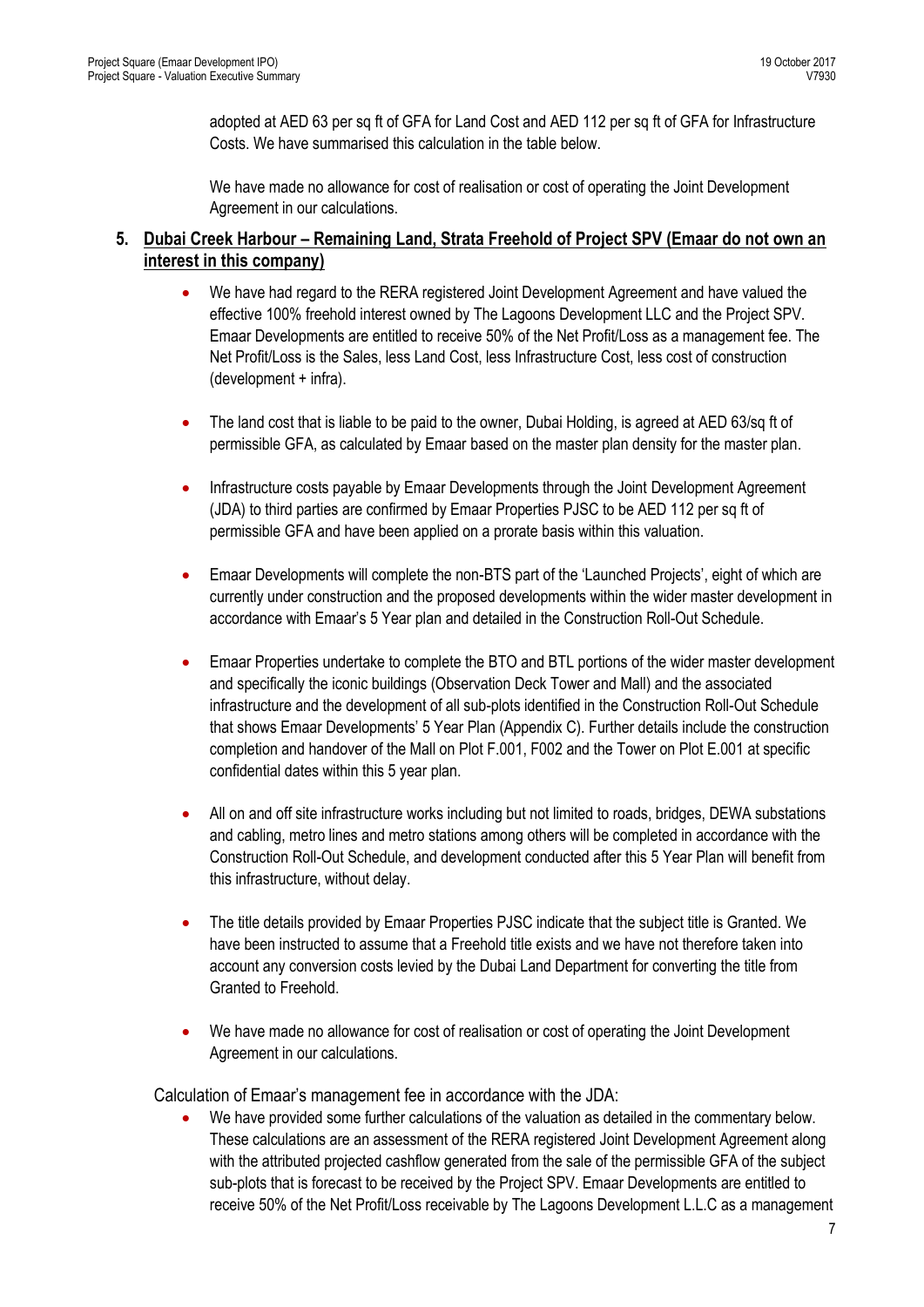IL PRIMO, Downtown Dubai (The Opera District)

In connection with this, at the date of valuation, you have instructed us to make the following Special Assumption:

Emaar Development's proportional freehold interest is unencumbered by the loan facility.

#### **4. Dubai Creek Harbour – Launched Projects, Strata Freehold of Project SPV (Emaar do not own an interest in this company)**

- We have had regard to the RERA registered Joint Development Agreement and have valued the effective 100% freehold to the Project SPV. Emaar Developments are entitled to receive 50% of the Net Profit/Loss as a management fee. The Net Profit/Loss is the Sales, less Land Cost, less Infrastructure Cost, less cost of construction (development + infra).
- The land cost that is liable to be paid to the owner, Dubai Holding, is agreed at AED 63/sq ft of permissible GFA, as calculated by Emaar based on the master plan density for the master plan.
- Infrastructure costs payable by Emaar Developments through the Joint Development Agreement (JDA) to third parties are confirmed by Emaar Properties PJSC to be AED 112/sq ft of permissible GFA and have been applied on a prorate basis within this valuation.
- Emaar Developments will complete the non-BTS part of the 'Launched Projects', eight of which are currently under construction and the proposed developments within the wider master development in accordance with Emaar's 5 Year plan and detailed in the Construction Roll-Out Schedule.
- Emaar Properties undertake to complete the BTO and BTL portions of the wider master development and specifically the iconic buildings (Observation Deck Tower and Mall) and the associated infrastructure. The development of all sub-plots identified in the Construction Roll-Out Schedule that shows Emaar Developments' 5 year plan. Further details include the construction completion and handover of the Mall on Plot F.001, F002 and the Tower on Plot E.001 at specific confidential dates within this 5 year plan.
- All on and off site infrastructure works including but not limited to roads, bridges, DEWA substations and cabling, metro lines and metro stations among others will be completed in accordance with the Construction Roll-Out Schedule, and development conducted after this 5 Year Plan will benefit from this infrastructure, without delay.
- The title details provided by Emaar Properties PJSC indicate that the subject title is Granted. We have been instructed to assume that a Freehold title exists and we have not therefore taken into account any conversion costs levied by the Dubai Land Department for converting the title from Granted to Freehold.
- We have made no allowance for cost of realisation or cost of operating the Joint Development Agreement in our calculations.

Calculation of Emaar's management fee in accordance with the JDA:

 We have had regard to the RERA registered Joint Development Agreement and have valued the effective 100% freehold to the Project SPV. Emaar Developments are entitled to receive 50% of the Net Profit/Loss as a management fee. The Net Profit/Loss is the Sales, less Land Cost, less Infrastructure Cost, less cost of construction (development + infra). As instructed, these have been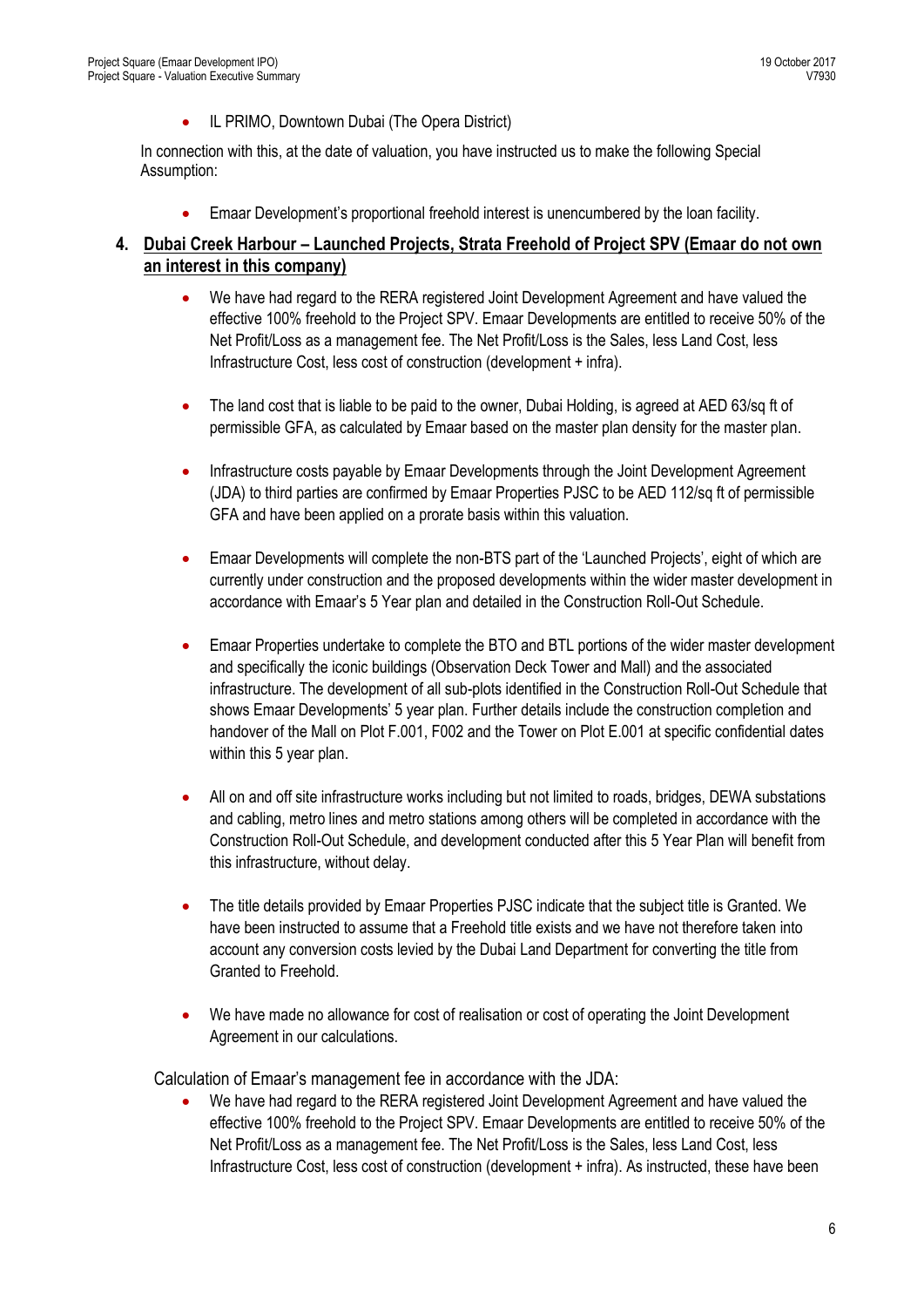fee. The Net Profit/Loss is the Sales, less Land Cost, less Infrastructure Cost, less cost of construction (development + infra). As instructed, these costs have been adopted at AED 63 per sq ft of GFA for Land Cost and AED 112 per sq ft of GFA for Infrastructure Costs after apportionment by Emaar.

#### **6. DHE Development Land**

Emaar Properties' interest in the Joint Venture has been transferred to Emaar Developments.

We note that Emaar management have confirmed to Al Tamimi & Company (as part of their legal due diligence) that negotiations are ongoing and that the share transfers are expected to take place this week.

 Emaar Development will build-out and sell the following BTS Residential GFA associated with residential villa units, apartment units and serviced apartment units:

| <b>Unit Type</b>              | GFA (sq ft) |
|-------------------------------|-------------|
| <b>Residential Apartments</b> | 7,042,477   |
| Villas                        | 3,665,210   |
| Serviced Apartments           | 906,859     |
| <b>TOTAL</b>                  | 11,614,546  |

 Emaar Development will construct and complete the GFA described in the table above over a five year period.

#### **7. DHE Special Assumptions for additional NPV/analysis**

Our estimate of Emaar Development's contractual share under the Joint Venture is subject to the following Special Assumptions. If these Special Assumptions are not considered, we expect the estimate of the discounted revenue of the cash flow to change materially.

We have had regard to the Shareholders Agreement, Development Service Agreement and Addendum to Shareholder Agreement and based on our interpretation of these agreements have estimated the 100% Market Value of the freehold interest to the Joint Venture (Dubai Hills Estate LLC). Emaar Developments are entitled to receive 50% of the projected development profit following the deductions which include:

Payment of revenue fees (2% of all sales, leasing, incomes from retail and commercial spaces and branding revenue).

We have made no allowance for cost of reallocation or cost of operating the Joint Venture in our calculations.

#### **8. Dubai South**

 Emaar Properties instruct JLL to adopt an infrastructure apportionment provided by Arcadis Design & Consultancy in a letter addressed to Emaar Properties, dated 24 September 2017. We have summarised these rates in the table below.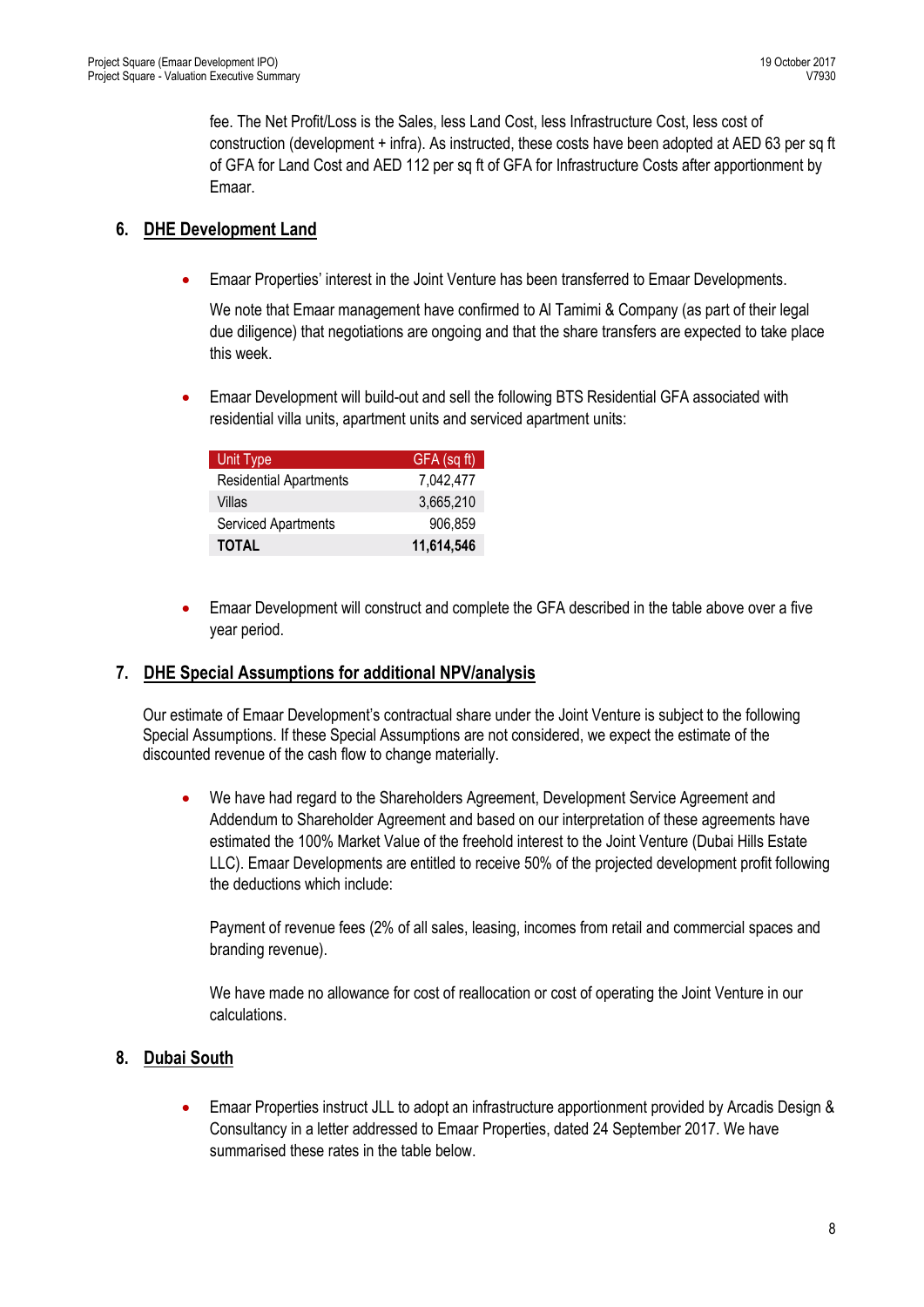| Type                       | AED/ sq ft of GFA |
|----------------------------|-------------------|
| Apartments                 | 55                |
| <b>Serviced Apartments</b> | 55                |
| Stacked Townhomes          | 126               |
| Townhomes                  | 126               |
| Villas                     | 150               |
| Offices                    | 55                |
| <b>Average Rate</b>        | 81                |

- Emaar Properties will construct and complete the infrastructure (referenced in the second bullet point above) and all BTL/BTO assets in accordance with the current master plan provided to us and in a timely fashion.
- The land cost that DWC SPV is liable to pay to Dubai Aviation City Corporation, is equivalent to AED 67.08 per sq ft of permissible GFA and paid on completion of each Project, as calculated by Emaar based on the master plan density for the master plan.
- Emaar Properties instruct JLL to disregard the repayment of the investment amount. We have been informed by you that the investment amount the DWC SPV is liable to pay Emaar is only repayment of funding provided by Emaar for upfront development of infrastructure and therefore there is no additional outflow for the DWC SPV.
- We have made no allowance for cost of reallocation or cost of operating the Joint Venture in our calculations.
- We have not reflected the existing bank balance for the Project (this excludes the escrow accounts for the live projects) or any existing bank loans/liabilities not explicitly stated under the JDA.

#### **9. Zabeel Square**

Emaar Properties' interest in the Joint Venture has been transferred to Emaar Developments.

We note that Emaar management have confirmed to Al Tamimi & Company (as part of their legal due diligence) that negotiations are ongoing and that the share transfers are expected to take place this week.

- We have had regard to the RERA registered Joint Development Agreement between Meraas Zabeel owned by Meraas Venture One Person Company LLC and Emaar Properties PJSC. We have valued the 100% freehold interested, of which Emaar Properties PJSC are entitled to receive 50% of profits.
- We have not acknowledged the initial consideration or the Commitment Amount by Emaar PJSC to the Joint Venture Company or the existing bank balance.
- We have made no allowance for cost of reallocation or cost of operating the Joint Venture in our calculations.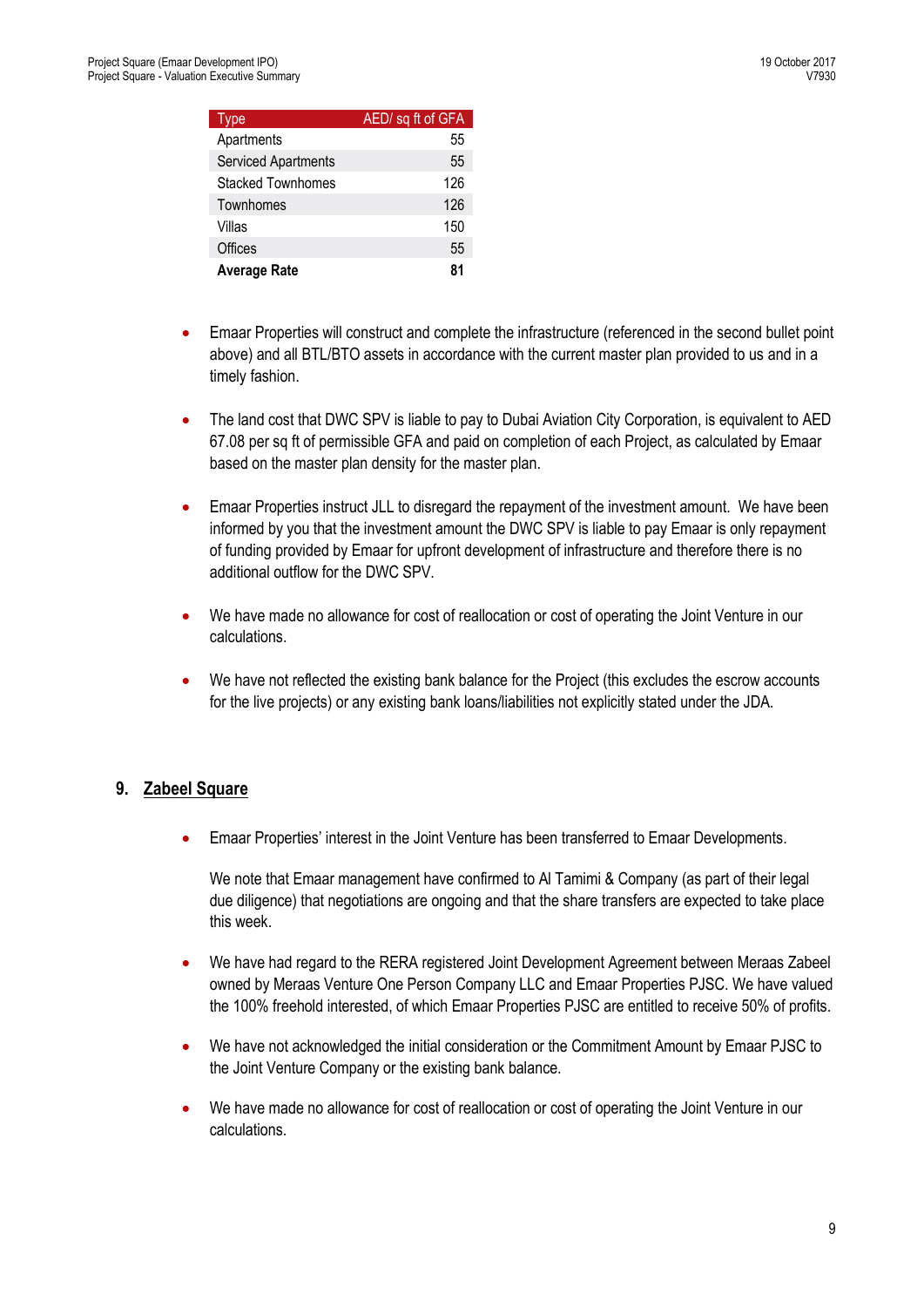#### **10. Plot No. 27, Downtown Dubai**

- The Property is to be valued in isolation, without considering the possible impact of releasing the aggregate sellable area of Plot No. B1-B2 into the market at a similar point in time.
- The project on this plot will be built-out by Emaar Development.
- The permitted land use for the plot is "Commercial/Residential" and Emaar Development will launch a high-rise residential project.
- The permitted GFA for the plot is 545,674 square feet and the permitted GFA of the BTS residential component is 518,390 square feet.
- The project will be designed to an efficiency of 80% (GFA: Sellable Area).
- The project will be launched in October 2018.
- Construction will start in December 2018.
- The remaining infrastructure cost to service the plot is AED 29.88 per square foot of BTS GFA and this will be paid by Emaar Development.

#### **11. Plot No. B1-B2 (Plot No. 6), The Opera District**

- The Property is to be valued in isolation, without considering the possible impact of releasing the sellable area of Plot No. 27 into the market at a similar point in time.
- The project on this plot will be built-out by Emaar Development.
- The permitted land use for the plot is "Commercial/Residential" and Emaar Development will launch a high-rise residential project.
- The project will be designed to an efficiency of 80% (GFA: Sellable Area).
- The project will be launched in July (Phase 1) and September (Phase 2) 2018.
- Construction will start in September 2018.
- The remaining infrastructure cost to service the plot is AED 108.37 per square foot of BTS GFA and this will be paid by Emaar Development.

#### **12. Plot No. B4 (Plot No. 7), The Opera District**

- The project on this plot will be built-out by Emaar Development.
- Emaar Development will launch a high-rise hospitality and serviced apartment project.
- The permitted GFA of the BTS residential component is 984,001 square feet.
- The project will be designed to an efficiency of 77% (GFA: Sellable Area).
- The project will be launched in October 2017.
- Construction will start in December 2017.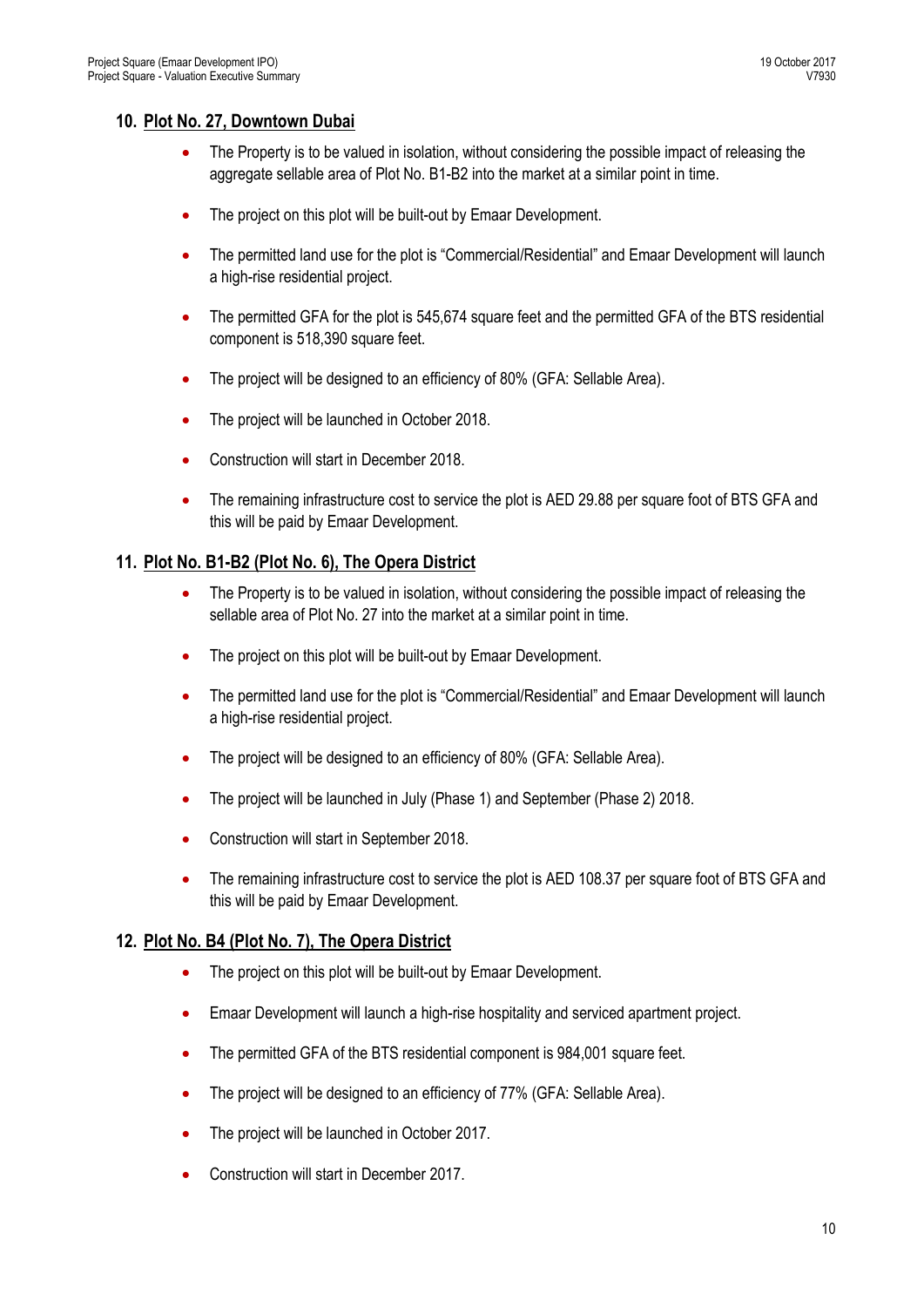• The remaining infrastructure cost to service the plot is AED 108.37 per square foot of BTS GFA and this will be paid by Emaar Development.

#### **13. Arabian Ranches**

For land plot PA03 & PA04, Emaar Developments will build out the residential construction projects at the Property based on the following:

- 210 townhouses to be developed on PA03 and 138 townhouses to be developed on PA04.
- A ratio of Allowable GFA (Dubai Municipality) to BTS GFA (Emaar Project GFA) of 77% for PA03 and PA04.
- Hard construction costs at AED 450 per sq ft of BTS GFA and soft costs at 5% of hard costs.
- The land infrastructure cost that Emaar has provided is AED 82/sq ft on net land areas of 538,438 sq ft (PA03) and 340,272 sq ft (PA04).
- All units in the development will be sold before construction is complete over a 25 month period in total.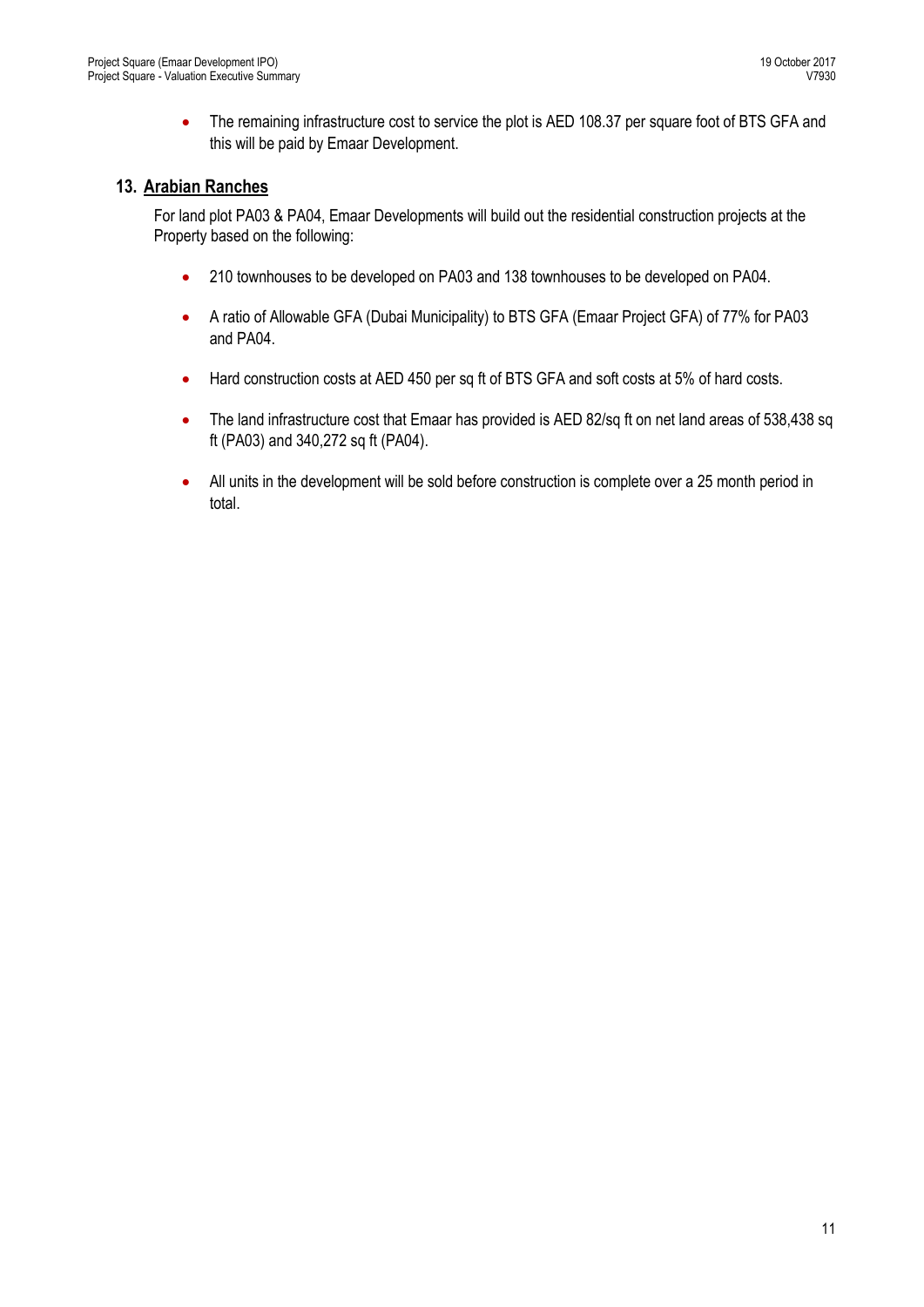## Appendix B: Schedule of Methodology and Inputs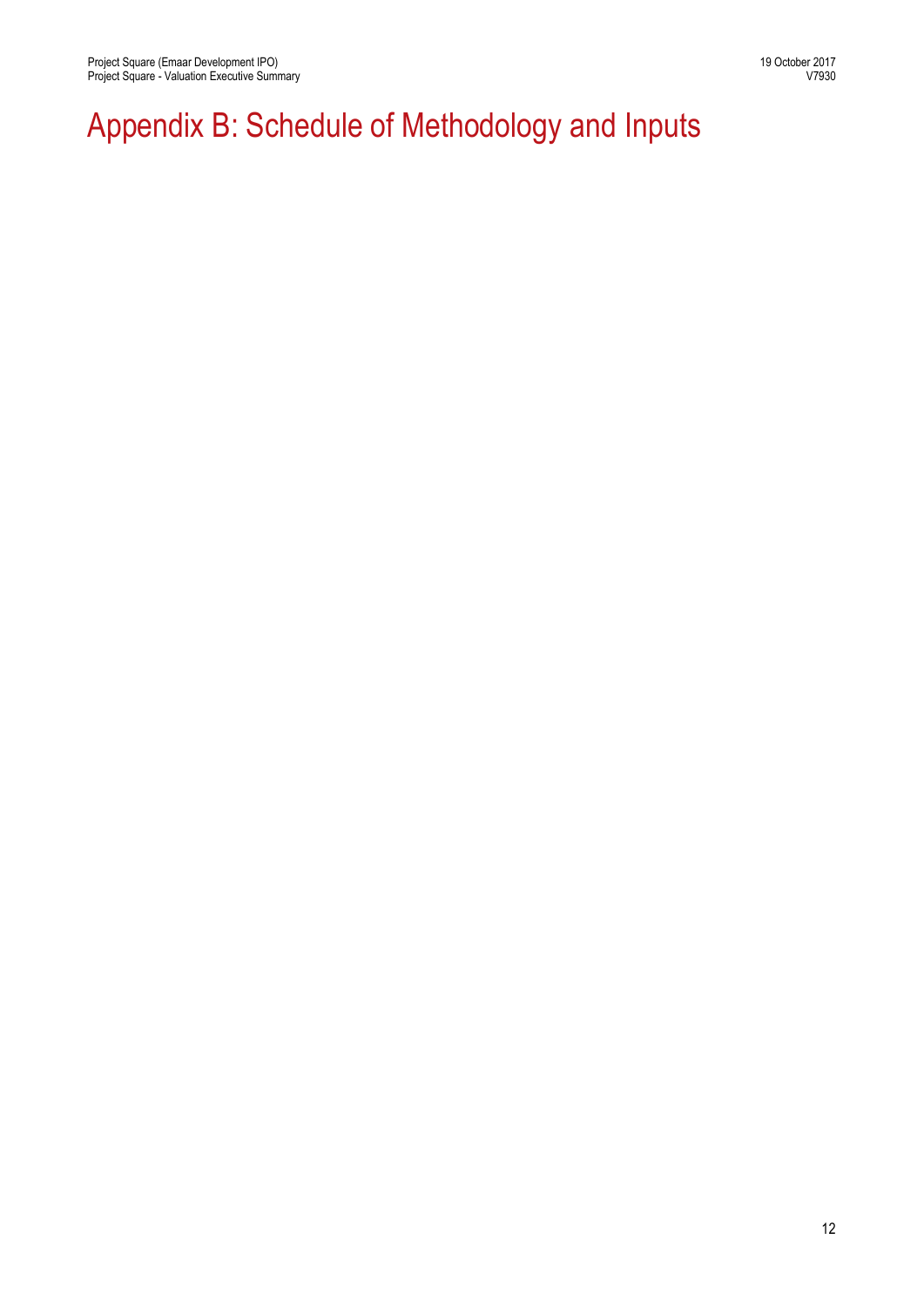#### **Completed Inventory**

| <b>Ownership</b><br><b>Structure</b>                         | <b>Master</b><br><b>Development</b>                                                                | <b>Methodology</b> | <b>Unsold Units</b><br>(No. & Sellable Area)** | <b>Revenue from Sales</b> | <b>Special Assumptions</b> |
|--------------------------------------------------------------|----------------------------------------------------------------------------------------------------|--------------------|------------------------------------------------|---------------------------|----------------------------|
| 100%                                                         | Downtown Dubai                                                                                     | Comparables        | 85 (244,746 sq ft)                             | 707,230,000               | No                         |
| <b>Owned with</b><br><b>Master Plan</b>                      | <b>Arabian Ranches</b>                                                                             | Comparables        | 14 (48,887 sq ft)                              | 77,550,000                | No                         |
|                                                              | Dubai Marina                                                                                       | Comparables        | 20 (76,104 sq ft)                              | 114,070,000               | No                         |
|                                                              | <b>Emirates Living</b>                                                                             | Comparables        | 1 (1,219 sq ft)                                | 2,020,000                 | No                         |
| 100% Owned Land<br><b>Bank without</b><br><b>Master Plan</b> | Al Marjan, RAK                                                                                     |                    |                                                |                           |                            |
| 100%<br><b>Consolidated JVs</b>                              | <b>Dubai Hills Estate</b><br>(JV)                                                                  | Comparables        | 3 (58,785 sq ft)                               | 134,200,000               | <b>No</b>                  |
| <b>JVs/JDA With 50%</b><br><b>Share</b>                      | <b>Dubai Creek</b><br>Harbour (JDA)<br><b>Emaar South</b><br>(JDA)<br><b>Zabeel Square</b><br>(JV) |                    |                                                |                           |                            |

\*Dubai Land Department site areas

\*\*Includes apartments, townhouses, villas and offices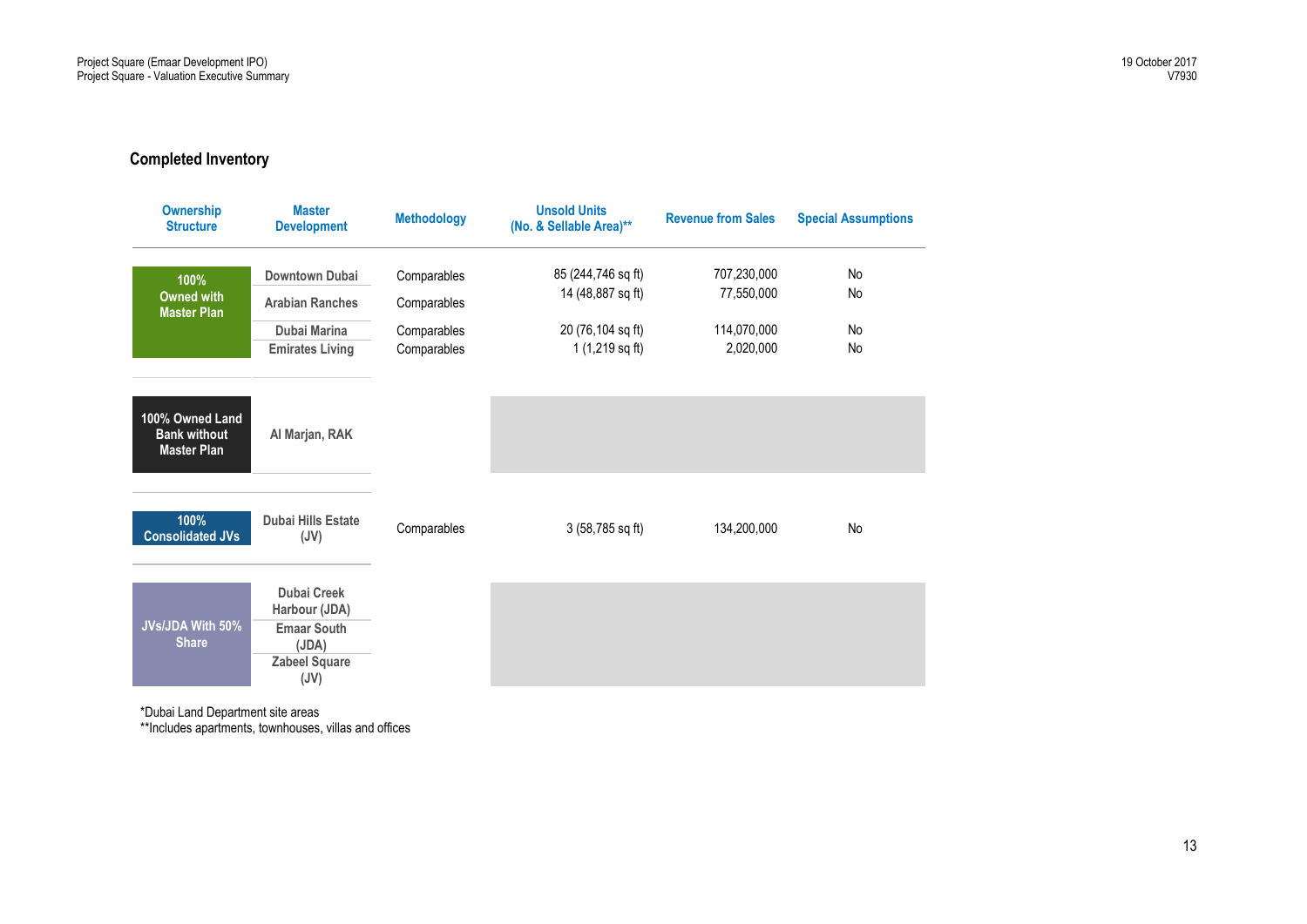#### **Under Construction**

| <b>Ownership</b><br><b>Structure</b>                         | <b>Master</b><br><b>Development</b> | <b>Methodology</b> | <b>Sold Units</b><br>(No. & Sellable<br>Area)** | <b>Unsold Units</b><br>(No. & Sellable<br>Area)** | <b>Revenue from</b><br>Sales** | <b>ESCROW</b><br><b>Balance</b> | <b>Construction</b><br>Costs*** | <b>Contingency</b><br>Costs**** | Sales &<br><b>Marketing</b><br>Costs (% of<br>Revenue)**** | <b>Discount</b><br>Rate | <b>Special</b><br><b>Assumptions</b> |
|--------------------------------------------------------------|-------------------------------------|--------------------|-------------------------------------------------|---------------------------------------------------|--------------------------------|---------------------------------|---------------------------------|---------------------------------|------------------------------------------------------------|-------------------------|--------------------------------------|
| 100%                                                         | Downtown<br>Dubai*                  | <b>DCF</b>         | 7,947<br>$(10, 230, 173$ sq ft)                 | 1,599<br>$(2,544,044$ sq ft)                      | 21,391,388,402                 | 6,354,345,230                   | 14,595,208,457                  | $0 - 10%$                       | 4-6%                                                       | $6 - 12%$               | No                                   |
| <b>Owned with</b>                                            | Arabian<br><b>Ranches</b>           | <b>DCF</b>         | 921<br>$(2,629,128$ sq ft)                      | 236<br>$(727, 439 \text{ sq ft})$                 | 2,145,296,620                  | 326,562,879                     | 804,626,182                     | $0 - 10%$                       | 8%                                                         | $6.5 -$<br>12%          | No                                   |
| <b>Master Plan</b>                                           | Dubai Marina                        | <b>DCF</b>         | 795<br>$(867, 105$ sq ft)                       | 46<br>$(51,664 \text{ ft})$                       | 1,552,352,220                  | 292,936,081                     | 1,156,735,546                   | 5-10%                           | 6%                                                         | $9-$<br>10.5%           | Yes                                  |
|                                                              | <b>Emirates</b><br>Living           | <b>DCF</b>         | 554<br>(762,794 sq ft)                          | 8 (10,105 sq ft)                                  | 342,663,413                    | 430,777,458                     | 377,315,356                     | 5%                              | 6%                                                         | 6.50%                   | No                                   |
| 100% Owned Land<br><b>Bank without</b><br><b>Master Plan</b> | Al Marjan,<br><b>RAK</b>            |                    |                                                 |                                                   |                                |                                 |                                 |                                 |                                                            |                         |                                      |
| 100% Consolidated<br>JVs                                     | Dubai Hills<br>Estate (JV)          | <b>DCF</b>         | 4,818<br>$(9,804,390$ sq ft)                    | 1,893<br>$(2,460,187$ sq ft)                      | 14,355,989,161                 | 2,312,077,480                   | 7,996,630,736                   | 2.5-10%                         | 8%                                                         | $8.5 -$<br>12.5%        | No                                   |
|                                                              | <b>Dubai Creek</b><br>Harbour (JDA) | <b>DCF</b>         | 3,537<br>$(3,755,562$ sq ft)                    | 2,571<br>$(3,379,578$ sq ft)                      | 11,513,056,179                 | 1,032,419,287                   | 7,237,972,168                   | 5-10%                           | 4%                                                         | $9.5 -$<br>13%          | Yes                                  |
| JVs/JDA With 50%<br><b>Share</b>                             | <b>Emaar South</b><br>(JDA)         | <b>DCF</b>         | 832<br>$(959, 989$ sq ft)                       | 583<br>$(851, 679$ sq ft)                         | 1,619,009,432                  | 115,359,287                     | 1,091,425,014                   | 5-10%                           | 6%                                                         | $11.5 -$<br>15%         | Yes                                  |
|                                                              | <b>Zabeel Square</b><br>(JV)        |                    |                                                 |                                                   |                                |                                 |                                 |                                 |                                                            |                         |                                      |

\*Revenue and sold units in Downtown include Vida Dubai Mall launched in July

\*\*Includes apartments, townhouses and villas - only includes future cashflows (Balance to be

received and future sales as per JLL's market assumptions)

\*\*\*Includes contingency

\*\*\*\*Not applied to infrastructure

\*\*\*\*\*Agent, DLD and marketing costs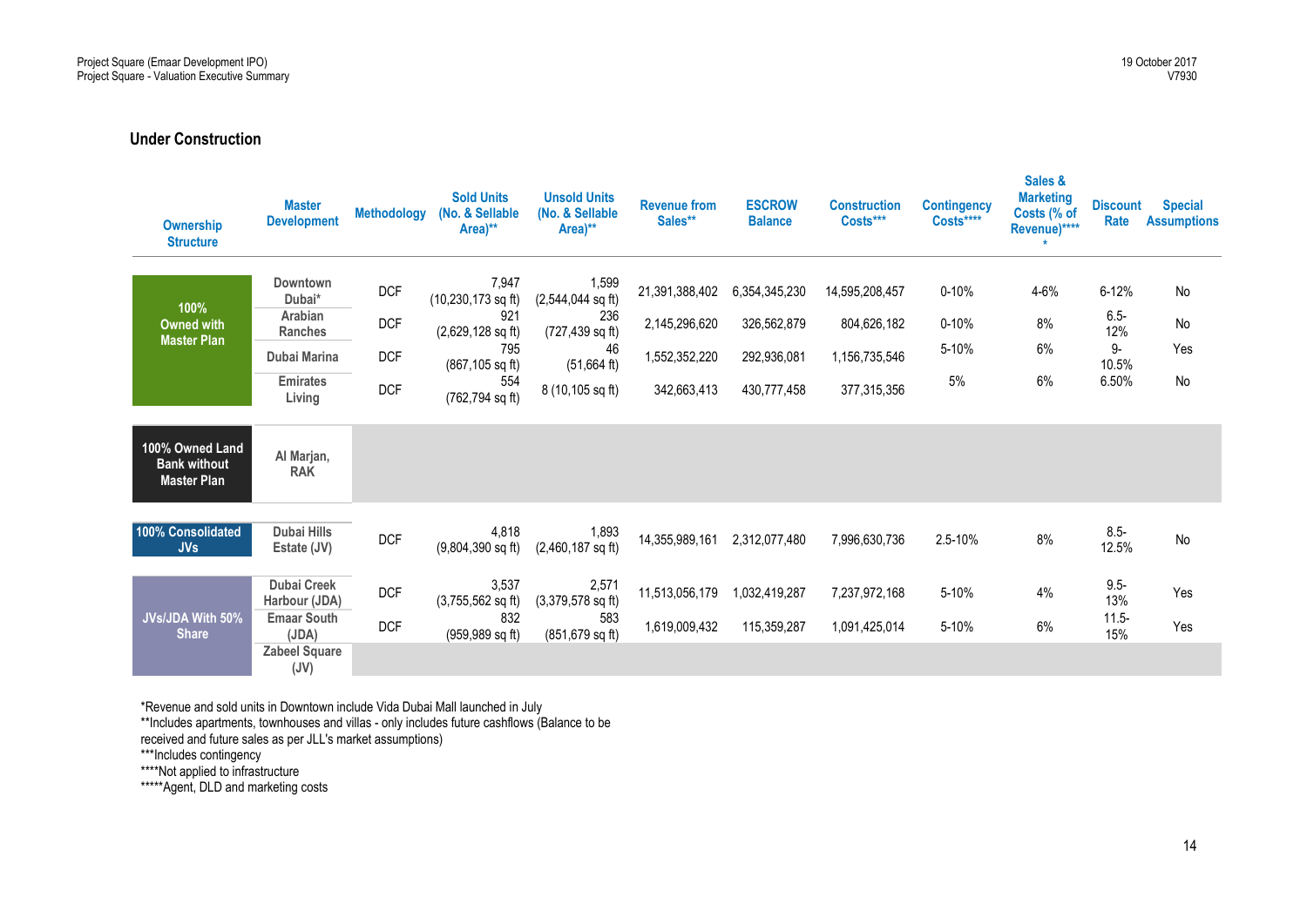#### **Land Bank**

| <b>Ownership</b><br><b>Structure</b>                            | <b>Master</b><br><b>Development</b>             | <b>Methodology</b>       | <b>Available Land Plots</b><br>(Permissible GFA)*** | <b>Revenue from</b><br><b>Sales</b> | <b>Construction</b><br>Costs**** | <b>Contingency</b><br>Costs***** | <b>Sales Costs and</b><br>Marketing (% of<br>Revenue)****** | <b>Discount</b><br>Rate | <b>Special</b><br><b>Assumptions</b> |
|-----------------------------------------------------------------|-------------------------------------------------|--------------------------|-----------------------------------------------------|-------------------------------------|----------------------------------|----------------------------------|-------------------------------------------------------------|-------------------------|--------------------------------------|
| 100%<br>Owned with                                              | <b>Downtown Dubai</b><br><b>Arabian Ranches</b> | <b>DCF</b><br><b>DCF</b> | 2,884,110<br>641,772*                               | 6,565,752,811<br>812,879,475        | 3,301,809,292<br>405,615,241     | 10%<br>10%                       | 6%<br>8%                                                    | 15.00%<br>11.00%        | Yes<br>Yes                           |
| <b>Master Plan</b>                                              | Dubai Marina                                    |                          |                                                     |                                     |                                  |                                  |                                                             |                         |                                      |
|                                                                 | <b>Emirates Living</b>                          | DCF / Comparables        | 193,083                                             | 233,659,776                         | 9,663,254                        | 10%                              | 6%                                                          | 6.50%                   | No                                   |
| 100% Owned<br><b>Land Bank</b><br>without Master<br><b>Plan</b> | Al Marjan, RAK                                  | Comparables              | 1,748,477                                           | 170,000,000**                       | n/a                              | n/a                              | n/a                                                         | n/a                     | No                                   |
| 100%<br><b>Consolidated</b><br><b>JVs</b>                       | Dubai Hills Estate<br>(JV)                      | DCF / Comparables        | 42,515,471                                          | 22,233,304,429                      | 11,317,662,929                   | 10%                              | 4-6%                                                        | $6.50 -$<br>15.00%      | Yes                                  |
| <b>JVs/JDA With</b>                                             | <b>Dubai Creek</b><br>Harbour (JDA)             | DCF / Comparables        | 145<br>$(79, 778, 383$ sq ft)                       | 35,903,881,741                      | n/a                              | n/a                              | 3%                                                          | 10.00%                  | Yes                                  |
| 50% Share                                                       | <b>Emaar South</b><br>(JDA)                     | DCF / Comparables        | 29,624,541                                          | 5,083,989,312                       | n/a                              | n/a                              | 3%                                                          | 12.00%                  | Yes                                  |
|                                                                 | Zabeel Square (JV)                              | Comparables              | 2,014,001                                           | 479,400,000**                       | n/a                              | n/a                              | n/a                                                         | n/a                     | Yes                                  |

\*Sellable area not GFA

\*\*Represents land value

\*\*\*BTS component

\*\*\*\*Includes contingency

\*\*\*\*\*Not applied to infrastructure, with the exception of DCH where contingency is included within the infrastructure costs provided by Emaar. This has not been calculated or added to any of our costs. i.e. not a JLL assumption

\*\*\*\*\*\*Agent, DLD and marketing costs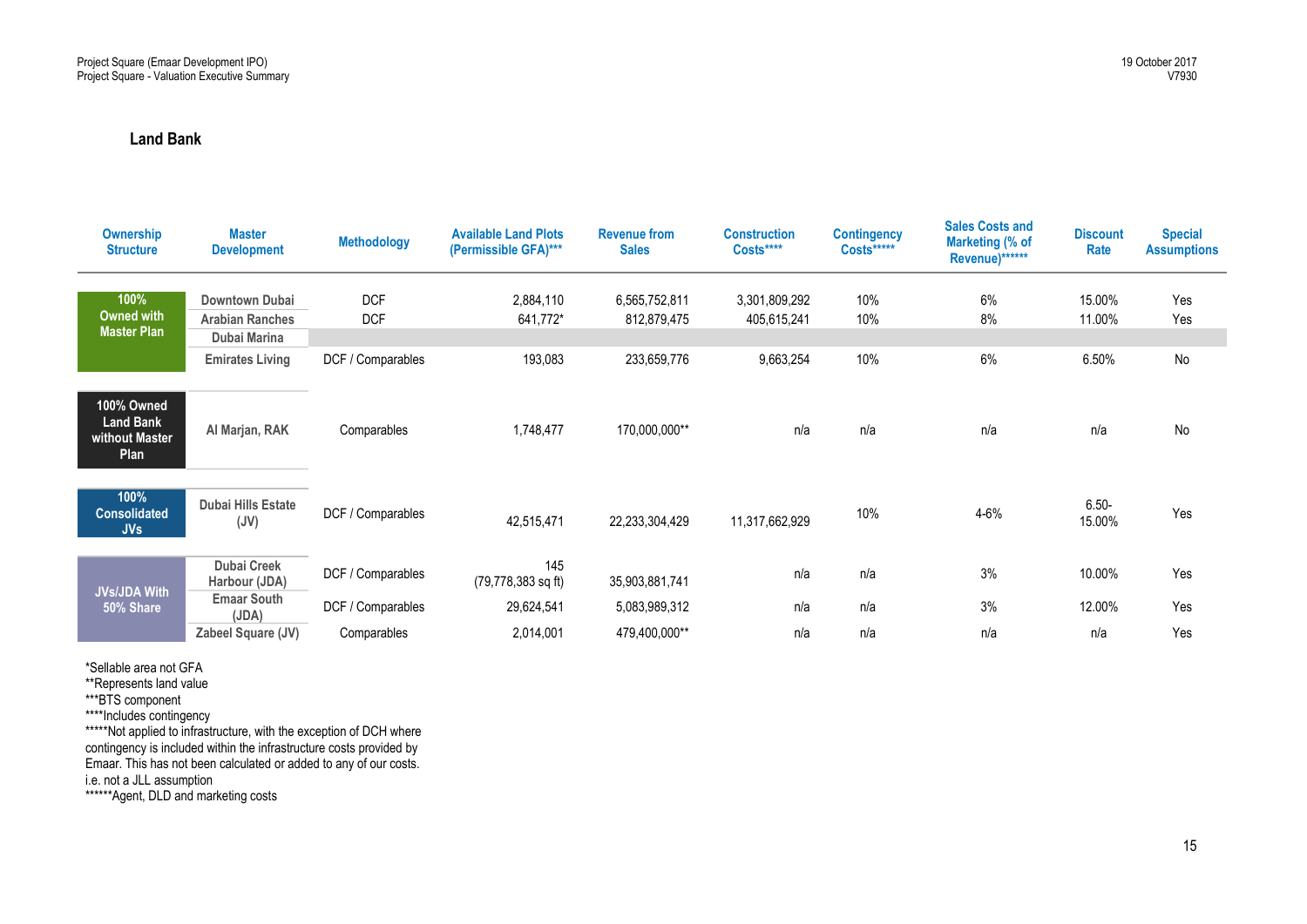# Appendix C: Schedule of Values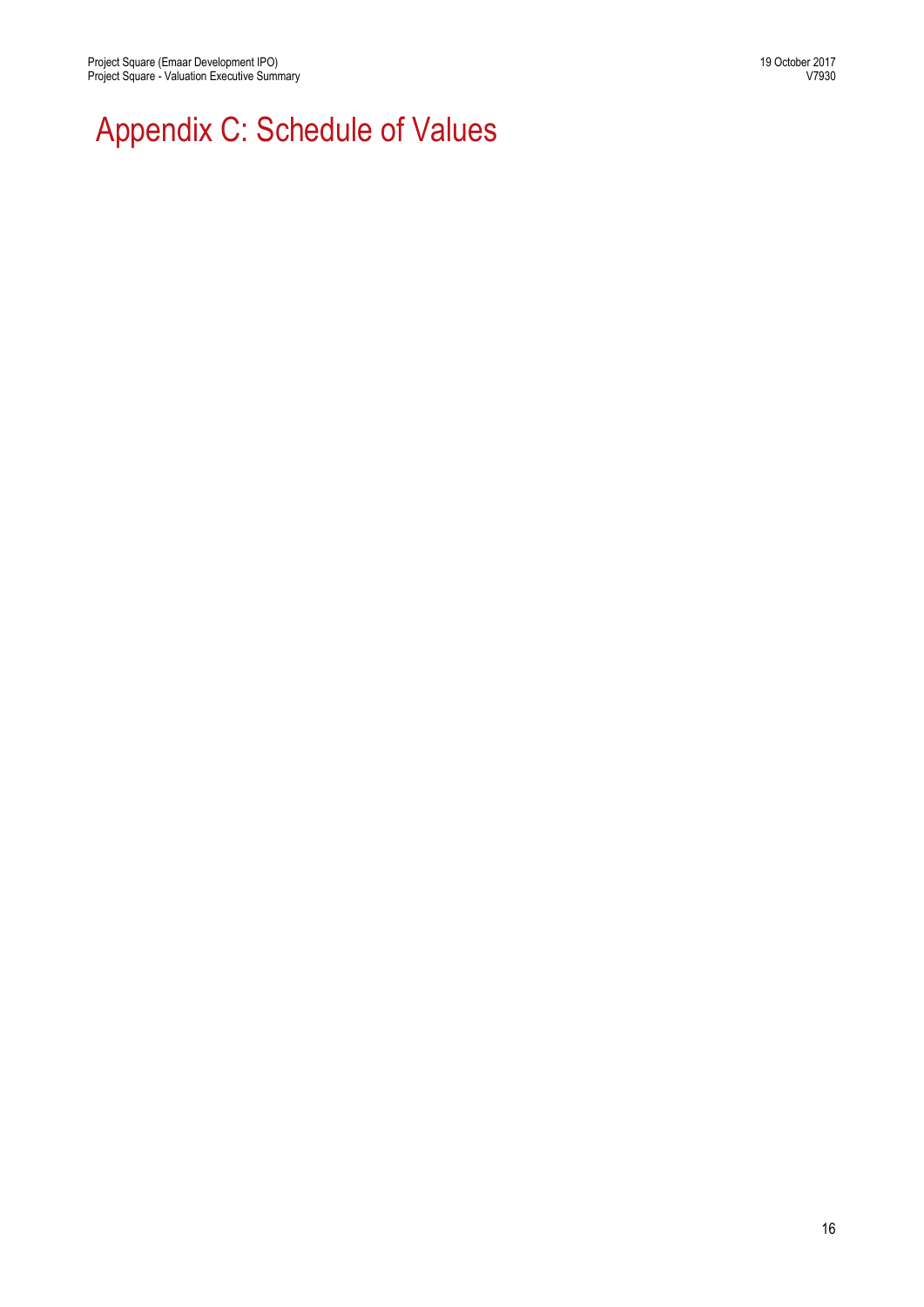|                |                                      |                                  |                                      |                  |              | <b>BTS Area</b> |                                   |                     |                  |                      |                |              |
|----------------|--------------------------------------|----------------------------------|--------------------------------------|------------------|--------------|-----------------|-----------------------------------|---------------------|------------------|----------------------|----------------|--------------|
|                |                                      |                                  |                                      | Land             | <b>BTS</b>   | <b>Valued</b>   |                                   | <b>Market Value</b> |                  | <b>ED's Share of</b> | <b>JDA/DSA</b> |              |
|                | <b>No. Community</b>                 | <b>Project</b>                   | <b>Type</b>                          | <b>Ownership</b> | <b>Basis</b> | (Sq Ft)         | Approach                          | (AED)               | <b>GAV (AED)</b> | <b>GAV (AED)</b>     | Fee (AED)      | <b>Notes</b> |
| $\mathbf{1}$   | Al Marjan Island -<br>Ras Al Khaimah | Development<br>Land 1            | Land parcels                         | 100%             | <b>GFA</b>   | 1,748,477       | Market<br>(comparable)<br>method) | 170,000,000         | 170,000,000      | 170,000,000          | N/A            |              |
| $\overline{2}$ | Arabian Ranches                      | <b>Aseel Villas</b>              | <b>Property Under</b><br>Development | 100%             | <b>GFA</b>   | 210,176         | Income<br>(DCF method)            | 146,900,000         | 146,900,000      | 146,900,000          | N/A            |              |
| 3              | Arabian Ranches                      | La Avenida 2                     | Completed<br>Inventory               | 100%             | <b>TA</b>    | 31,621          | Market<br>(comparable)<br>method) | 46,740,000          | 46,740,000       | 46,740,000           | N/A            | -1           |
| 4              | Arabian Ranches                      | CASA                             | Completed<br>Inventory               | 100%             | <b>TA</b>    | 16,901          | Market<br>(comparable<br>method)  | 18,610,000          | 18,610,000       | 18,610,000           | N/A            |              |
| 5              | Arabian Ranches                      | Palma                            | Completed<br>Inventory               | 100%             | <b>TA</b>    | 10,615          | Market<br>(comparable<br>method)  | 12,200,000          | 12,200,000       | 12,200,000           | N/A            |              |
| 6              | Arabian Ranches 2                    | <b>Land Plots</b><br>PA03 & PA04 | Land parcels                         | 100%             | <b>GFA</b>   | 641,772         | Market<br>(comparable<br>method)  | 223,840,000         | 223,840,000      | 223,840,000          | N/A            |              |
| 7              | Arabian Ranches 2                    | <b>ROSA</b>                      | Property Under<br>Development        | 100%             | <b>GFA</b>   | 543,599         | Income<br>(DCF method)            | 52,600,000          | 52,600,000       | 52,600,000           | N/A            |              |
| 8              | Arabian Ranches 2                    | <b>LILA</b>                      | <b>Property Under</b><br>Development | 100%             | <b>GFA</b>   | 573,553         | Income<br>(DCF method)            | 116,800,000         | 116,800,000      | 116,800,000          | N/A            |              |
| 9              | Arabian Ranches 2                    | <b>RASHA</b>                     | Property Under<br>Development        | 100%             | <b>GFA</b>   | 523,899         | Income<br>(DCF method)            | 249,100,000         | 249,100,000      | 249,100,000          | N/A            |              |
| 10             | Arabian Ranches 2                    | <b>YASMIN</b>                    | <b>Property Under</b><br>Development | 100%             | <b>GFA</b>   | 375,066         | Income<br>(DCF method)            | 175,000,000         | 175,000,000      | 175,000,000          | N/A            |              |
| 11             | Arabian Ranches 2                    | Samara<br>(Rozana)               | <b>Property Under</b><br>Development | 100%             | <b>GFA</b>   | 467,319         | Income<br>(DCF method)            | 329,400,000         | 329,400,000      | 329,400,000          | N/A            |              |
| 12             | Arabian Ranches 2                    | <b>AZALEA</b>                    | <b>Property Under</b><br>Development | 100%             | <b>GFA</b>   | 264,151         | Income<br>(DCF method)            | 175,400,000         | 175,400,000      | 175,400,000          | N/A            |              |
| 13             | Arabian Ranches 2                    | Reem                             | Property Under<br>Development        | 100%             | <b>GFA</b>   | 398,804         | Income<br>(DCF method)            | 169,400,000         | 169,400,000      | 169,400,000          | N/A            |              |
| 14             | Downtown Dubai                       | Plot No. 27<br>$(345 - 843)$     | Land parcels                         | 100%             | <b>GFA</b>   | 518,390         | Market<br>(comparable<br>method)  | 231,500,000         | 231,500,000      | 231,500,000          | N/A            |              |
| 15             | Downtown Dubai                       | The Address<br><b>Sky View</b>   | Property Under<br>Development        | 100%             | <b>GFA</b>   | 1,345,334       | Income<br>(DCF method)            | 788,300,000         | 788,300,000      | 788,300,000          | N/A            |              |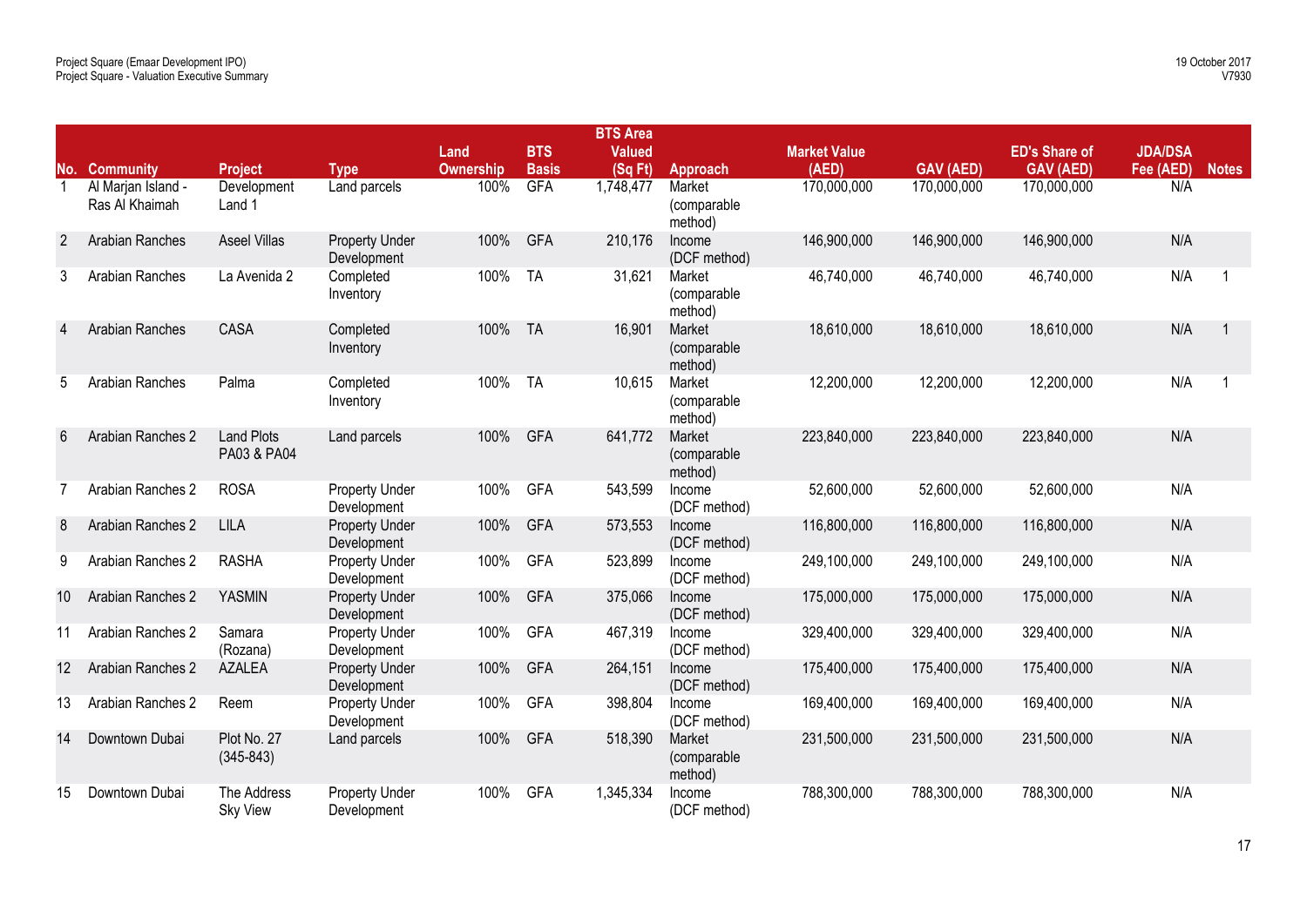|     | Project Square (Emaar Development IPO)<br>Project Square - Valuation Executive Summary |                                                 |                                      |                          |                            |                                            |                                  |                              |                  |                                          |                             | 19 October 2017<br>V7930 |
|-----|----------------------------------------------------------------------------------------|-------------------------------------------------|--------------------------------------|--------------------------|----------------------------|--------------------------------------------|----------------------------------|------------------------------|------------------|------------------------------------------|-----------------------------|--------------------------|
| No. | <b>Community</b>                                                                       | <b>Project</b>                                  | <b>Type</b>                          | Land<br><b>Ownership</b> | <b>BTS</b><br><b>Basis</b> | <b>BTS Area</b><br><b>Valued</b><br>(SqFt) | Approach                         | <b>Market Value</b><br>(AED) | <b>GAV (AED)</b> | <b>ED's Share of</b><br><b>GAV (AED)</b> | <b>JDA/DSA</b><br>Fee (AED) | <b>Notes</b>             |
| 16  | Downtown Dubai                                                                         | <b>Burj Vista</b>                               | <b>Property Under</b><br>Development | 100%                     | <b>GFA</b>                 | 1,034,185                                  | Income<br>(DCF method)           | 367,800,000                  | 367,800,000      | 367,800,000                              | N/A                         |                          |
| 17  | Downtown Dubai                                                                         | The Address<br>Boulevard                        | Property Under<br>Development        | 100%                     | <b>GFA</b>                 | 887,363                                    | Income<br>(DCF method)           | 217,400,000                  | 217,400,000      | 217,400,000                              | N/A                         |                          |
| 19  | Downtown Dubai                                                                         | <b>Fountain Views</b><br>$\overline{2}$         | <b>Property Under</b><br>Development | 100%                     | <b>GFA</b>                 | 553,385                                    | Income<br>(DCF method)           | 77,900,000                   | 77,900,000       | 77,900,000                               | N/A                         |                          |
| 20  | Downtown Dubai                                                                         | <b>Fountain Views</b><br>3                      | <b>Property Under</b><br>Development | 100%                     | <b>GFA</b>                 | 516,627                                    | Income<br>(DCF method)           | 32,000,000                   | 32,000,000       | 32,000,000                               | N/A                         |                          |
| 21  | Downtown Dubai                                                                         | Vida Downtown                                   | <b>Property Under</b><br>Development | 100%                     | <b>GFA</b>                 | 663,500                                    | Income<br>(DCF method)           | 507,700,000                  | 507,700,000      | 507,700,000                              | N/A                         |                          |
| 22  | Downtown Dubai                                                                         | <b>Boulevard Point</b>                          | <b>Property Under</b><br>Development | 100%                     | <b>GFA</b>                 | 935,465                                    | Income<br>(DCF method)           | 290,700,000                  | 290,700,000      | 290,700,000                              | N/A                         |                          |
| 23  | Downtown Dubai                                                                         | <b>BLVD Crescent</b>                            | <b>Property Under</b><br>Development | 100%                     | <b>GFA</b>                 | 617,596                                    | Income<br>(DCF method)           | 505,200,000                  | 505,200,000      | 505,200,000                              | N/A                         |                          |
| 24  | Downtown Dubai                                                                         | Vida Dubai Mall<br>Serviced<br>Apartments       | <b>Property Under</b><br>Development | 100%                     | <b>GFA</b>                 | 504,119                                    | Income<br>(DCF method)           | 447,300,000                  | 447,300,000      | 447,300,000                              | N/A                         |                          |
| 25  | Downtown Dubai                                                                         | Vida Dubai Mall<br><b>Branded</b><br>Residences | <b>Property Under</b><br>Development | 100%                     | <b>GFA</b>                 | 305,712                                    | Income<br>(DCF method)           | Incl. within VDM             | Incl. within VDM | Incl. within VDM                         | N/A                         |                          |
| 26  | Downtown Dubai                                                                         | Boulevard<br>Heights 1 & 2                      | Property Under<br>Development        | 100%                     | <b>GFA</b>                 | 988,774                                    | Income<br>(DCF method)           | 722,000,000                  | 722,000,000      | 722,000,000                              | N/A                         |                          |
| 27  | Downtown Dubai                                                                         | IL PRIMO                                        | <b>Property Under</b><br>Development | 100%                     | <b>GFA</b>                 | 956,338                                    | Income<br>(DCF method)           | 770,300,000                  | 770,300,000      | 770,300,000                              | N/A                         |                          |
| 28  | Downtown Dubai                                                                         | Act One Act<br>Two                              | Property Under<br>Development        | 100%                     | <b>GFA</b>                 | 990,012                                    | Income<br>(DCF method)           | 516,200,000                  | 516,200,000      | 516,200,000                              | N/A                         |                          |
| 29  | Downtown Dubai                                                                         | Downtown<br><b>Views</b>                        | <b>Property Under</b><br>Development | 100%                     | <b>GFA</b>                 | 745,762                                    | Income<br>(DCF method)           | 449,800,000                  | 449,800,000      | 449,800,000                              | N/A                         |                          |
| 30  | Downtown Dubai                                                                         | Downtown<br>Views II                            | <b>Property Under</b><br>Development | 100%                     | <b>GFA</b>                 | 1,939,382                                  | Income<br>(DCF method)           | 786,500,000                  | 786,500,000      | 786,500,000                              | N/A                         | $\overline{2}$           |
| 31  | Downtown Dubai                                                                         | Burj Khalifa<br>Residence                       | Completed<br>Inventory               | 100%                     | <b>TA</b>                  | 100,480                                    | Market<br>(comparable<br>method) | 254,740,000                  | 254,740,000      | 254,740,000                              | N/A                         | $\mathbf{1}$             |
| 32  | Downtown Dubai                                                                         | Armani<br><b>Residences</b>                     | Completed<br>Inventory               | 100%                     | <b>TA</b>                  | 32,625                                     | Market<br>(comparable<br>method) | 114,080,000                  | 114,080,000      | 114,080,000                              | N/A                         | $\overline{1}$           |
| 33  | Downtown Dubai                                                                         | Burj Khalifa<br>Corporate<br><b>Suites</b>      | Completed<br>Inventory               | 100%                     | TA                         | 91,973                                     | Market<br>(comparable<br>method) | 278,790,000                  | 278,790,000      | 278,790,000                              | N/A                         | -1                       |
|     |                                                                                        |                                                 |                                      |                          |                            |                                            |                                  |                              |                  |                                          |                             |                          |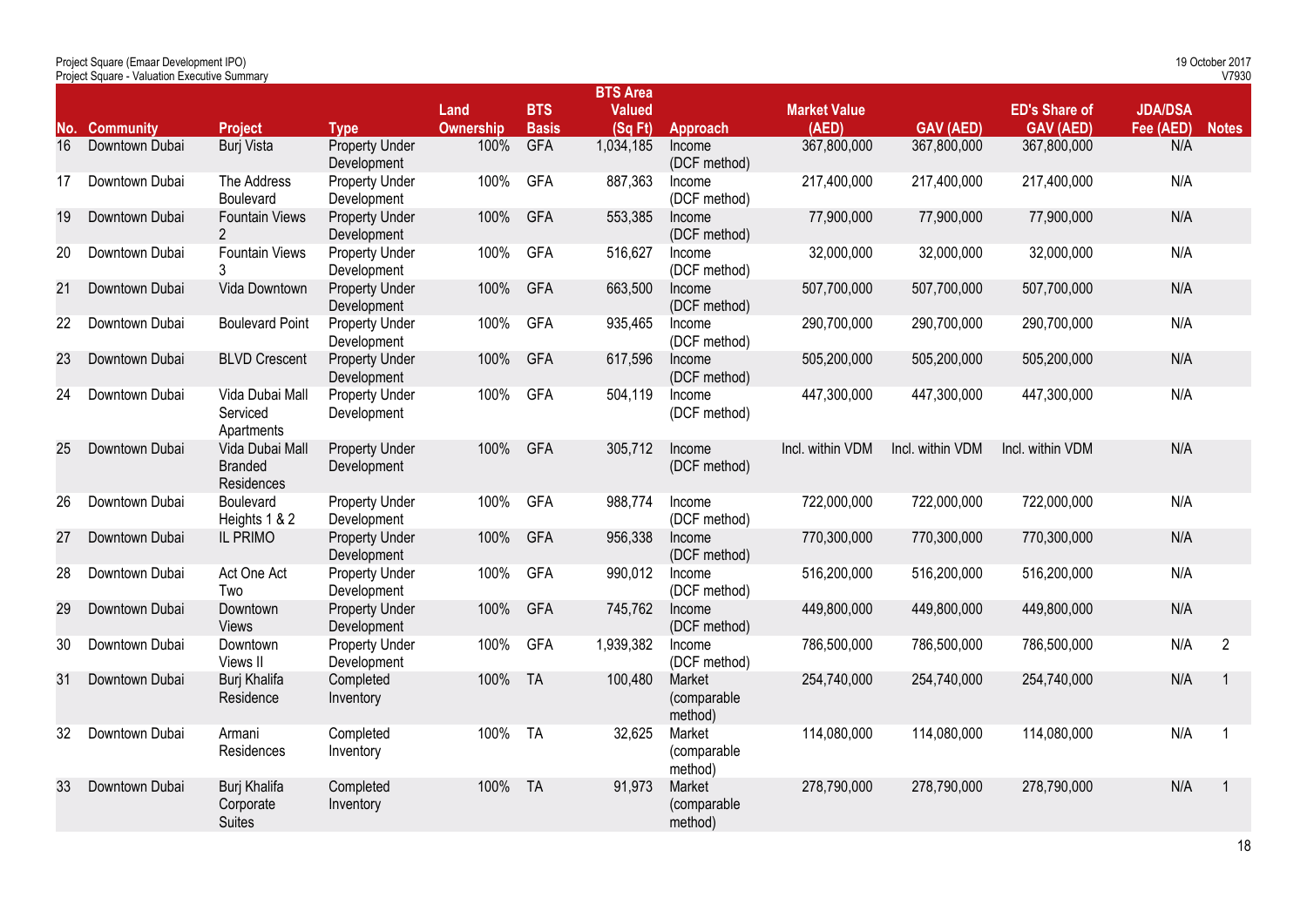|                 | <b>Project Square - Valuation Executive Summary</b> |                                |                                      |                              |                            |                                            |                                  |                              |                  |                                          |                             | V7930        |
|-----------------|-----------------------------------------------------|--------------------------------|--------------------------------------|------------------------------|----------------------------|--------------------------------------------|----------------------------------|------------------------------|------------------|------------------------------------------|-----------------------------|--------------|
|                 | No. Community                                       | <b>Project</b>                 | <b>Type</b>                          | Land<br><b>Ownership</b>     | <b>BTS</b><br><b>Basis</b> | <b>BTS Area</b><br><b>Valued</b><br>(SqFt) | Approach                         | <b>Market Value</b><br>(AED) | <b>GAV (AED)</b> | <b>ED's Share of</b><br><b>GAV (AED)</b> | <b>JDA/DSA</b><br>Fee (AED) | <b>Notes</b> |
| $3\overline{4}$ | Downtown Dubai                                      | <b>BLVD Plaza</b><br>Tower 2   | Completed<br>Inventory               | 100%                         | $T_A$                      | 15,365                                     | Market<br>(comparable<br>method) | 38,400,000                   | 38,400,000       | 38,400,000                               | N/A                         | $\mathbf{1}$ |
| 35              | Downtown Dubai                                      | Standpoint                     | Completed<br>Inventory               | 100%                         | <b>TA</b>                  | 1,197                                      | Market<br>(comparable<br>method) | 2,180,000                    | 2,180,000        | 2,180,000                                | N/A                         |              |
| 36              | Downtown Dubai                                      | 29 Boulevard                   | Completed<br>Inventory               | 100%                         | <b>TA</b>                  | 5,816                                      | Market<br>(comparable<br>method) | 11,440,000                   | 11,440,000       | 11,440,000                               | N/A                         |              |
| 37              | Downtown Dubai                                      | Old Town Burj -<br>Kamoon      | Completed<br>Inventory               | 100%                         | <b>TA</b>                  | 1,060                                      | Market<br>(comparable<br>method) | 1,900,000                    | 1,900,000        | 1,900,000                                | N/A                         |              |
| 38              | Downtown Dubai                                      | South Ridge<br>(Residence III) | Completed<br>Inventory               | 100%                         | <b>TA</b>                  | 3,509                                      | Market<br>(comparable<br>method) | 5,700,000                    | 5,700,000        | 5,700,000                                | N/A                         |              |
| 39              | Dubai Creek<br>Harbour                              | Development<br>Land 2          | Land parcels                         | No<br>ownership,<br>JDA only | <b>GFA</b>                 | 79,778,383                                 | Income<br>(DCF method)           | 11,270,000,000               | 6,145,000,000    | 3,072,633,736                            | N/A                         | 3 & 4        |
| 40              | Dubai Creek<br>Harbour                              | Dubai Creek<br>Residences      | <b>Property Under</b><br>Development | No<br>ownership,<br>JDA only | <b>GFA</b>                 | 1,734,445                                  | Income<br>(DCF method)           | 805,000,000                  | 541,000,000      | 270,630,946                              | N/A                         | 3 & 4        |
| 41              | Dubai Creek<br>Harbour                              | Harbour Views                  | <b>Property Under</b><br>Development | No<br>ownership,<br>JDA only | <b>GFA</b>                 | 1,051,543                                  | Income<br>(DCF method)           | 470,000,000                  | 340,000,000      | 170,072,153                              | N/A                         | 3 & 4        |
| 42              | Dubai Creek<br>Harbour                              | Creekside 18                   | <b>Property Under</b><br>Development | No<br>ownership,<br>JDA only | <b>GFA</b>                 | 716,790                                    | Income<br>(DCF method)           | 240,000,000                  | 134,000,000      | 66,914,225                               | N/A                         | 3 & 4        |
| 43              | Dubai Creek<br>Harbour                              | Creek Horizon                  | <b>Property Under</b><br>Development | No<br>ownership,<br>JDA only | <b>GFA</b>                 | 739,677                                    | Income<br>(DCF method)           | 290,000,000                  | 207,000,000      | 103,540,156                              | N/A                         | 3 & 4        |
| 44              | Dubai Creek<br>Harbour                              | The Cove                       | <b>Property Under</b><br>Development | No<br>ownership,<br>JDA only | <b>GFA</b>                 | 1,360,573                                  | Income<br>(DCF method)           | 498,000,000                  | 355,000,000      | 177,520,346                              | N/A                         | 3 & 4        |
| 45              | Dubai Creek<br>Harbour                              | <b>Creek Rise</b>              | <b>Property Under</b><br>Development | No<br>ownership,<br>JDA only | <b>GFA</b>                 | 691,426                                    | Income<br>(DCF method)           | 120,000,000                  | 35,000,000       | 17,490,417                               | N/A                         | 3 & 4        |
| 46              | Dubai Creek<br>Harbour                              | Harbour Gate                   | <b>Property Under</b><br>Development | No<br>ownership,<br>JDA only | <b>GFA</b>                 | 651,213                                    | Income<br>(DCF method)           | 230,000,000                  | 147,000,000      | 73,723,839                               | N/A                         | 3 & 4        |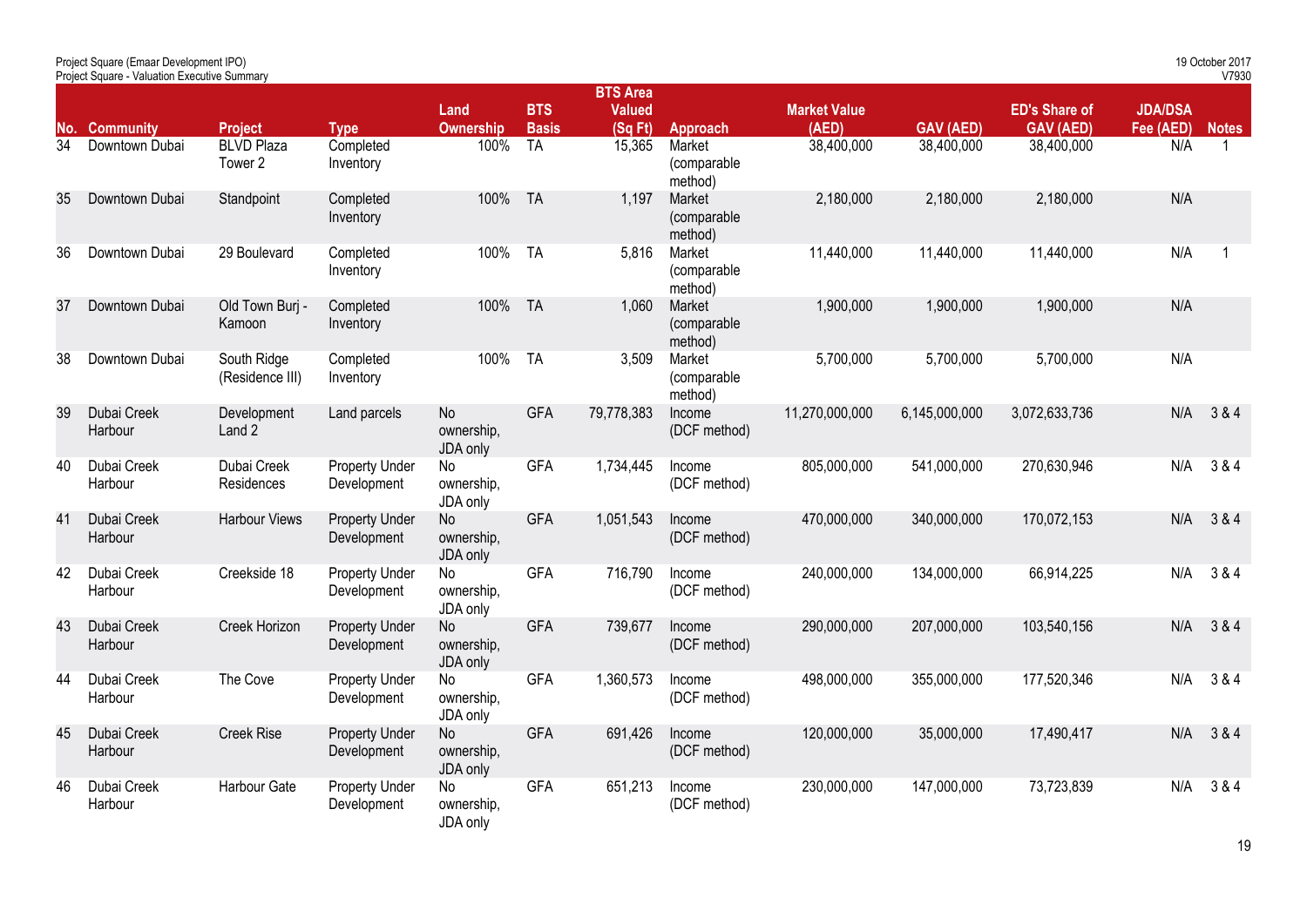|    | Project Square - Valuation Executive Summary |                                  |                                      |                              |                            |                                            |                        |                              |                  |                                          |                             | V7930           |
|----|----------------------------------------------|----------------------------------|--------------------------------------|------------------------------|----------------------------|--------------------------------------------|------------------------|------------------------------|------------------|------------------------------------------|-----------------------------|-----------------|
|    | <b>No. Community</b>                         | <b>Project</b>                   | <b>Type</b>                          | Land<br><b>Ownership</b>     | <b>BTS</b><br><b>Basis</b> | <b>BTS Area</b><br><b>Valued</b><br>(SqFt) | Approach               | <b>Market Value</b><br>(AED) | <b>GAV (AED)</b> | <b>ED's Share of</b><br><b>GAV (AED)</b> | <b>JDA/DSA</b><br>Fee (AED) | <b>Notes</b>    |
| 47 | Dubai Creek<br>Harbour                       | Creek Gate                       | <b>Property Under</b><br>Development | No<br>ownership,<br>JDA only | <b>GFA</b>                 | 617,531                                    | Income<br>(DCF method) | 219,000,000                  | 145,000,000      | 72,566,162                               | N/A                         | 3 & 4           |
| 48 | Dubai Creek<br>Harbour                       | 17 Icon Bay                      | <b>Property Under</b><br>Development | No<br>ownership,<br>JDA only | <b>GFA</b>                 | 425,774                                    | Income<br>(DCF method) | 90,000,000                   | 53,000,000       | 26,280,366                               | N/A                         | 3 & 4           |
| 49 | Dubai Creek<br>Harbour                       | Address<br>Harbour Tower         | <b>Property Under</b><br>Development | No<br>ownership,<br>JDA only | <b>GFA</b>                 | 1,075,377                                  | Income<br>(DCF method) | 320,000,000                  | 237,000,000      | 118,737,874                              | N/A                         | 3 & 4           |
| 50 | Dubai Hills Estate                           | Development<br>Land 3            | Land parcels                         | 50% via JV<br>+ DSA          | <b>GFA</b>                 | 39,033,133                                 | Income<br>(DCF method) | 4,205,000,000                | 3,998,000,000    | 1,999,000,000                            | 207,054,204                 | 5               |
| 51 | Dubai Hills Estate                           | Views and<br><b>Grove Villas</b> | <b>Property Under</b><br>Development | 50% via JV<br>$+$ DSA        | <b>GFA</b>                 | 1,122,220                                  | Income<br>(DCF method) | 267,000,000                  | 254,700,000      | 127,350,000                              | 12,317,896                  | $\sqrt{5}$      |
| 52 | Dubai Hills Estate                           | <b>Mulberry Park</b><br>Heights  | <b>Property Under</b><br>Development | 50% via JV<br>+ DSA          | <b>GFA</b>                 | 1,085,248                                  | Income<br>(DCF method) | 286,600,000                  | 270,500,000      | 135,250,000                              | 16,093,509                  | 5               |
| 53 | Dubai Hills Estate                           | Acacia Park<br>Heights           | <b>Property Under</b><br>Development | 50% via JV<br>$+$ DSA        | <b>GFA</b>                 | 846,419                                    | Income<br>(DCF method) | 267,200,000                  | 253,000,000      | 126,500,000                              | 14,174,762                  | $\overline{5}$  |
| 54 | Dubai Hills Estate                           | Maple 1                          | <b>Property Under</b><br>Development | 50% via JV<br>+ DSA          | <b>GFA</b>                 | 1,215,738                                  | Income<br>(DCF method) | 876,300,000                  | 849,400,000      | 424,700,000                              | 26,833,325                  | 5               |
| 55 | Dubai Hills Estate                           | Maple 2                          | <b>Property Under</b><br>Development | 50% via JV<br>$+$ DSA        | <b>GFA</b>                 | 1,229,258                                  | Income<br>(DCF method) | 825,300,000                  | 796,900,000      | 398,450,000                              | 28,439,637                  | 5               |
| 56 | Dubai Hills Estate                           | Maple 3                          | <b>Property Under</b><br>Development | 50% via JV<br>$+$ DSA        | <b>GFA</b>                 | 1,029,881                                  | Income<br>(DCF method) | 530,000,000                  | 507,100,000      | 253,550,000                              | 22,877,712                  | $5\phantom{.0}$ |
| 57 | Dubai Hills Estate                           | Park Point                       | <b>Property Under</b><br>Development | 50% via JV<br>$+$ DSA        | <b>GFA</b>                 | 424,946                                    | Income<br>(DCF method) | 125,800,000                  | 118,500,000      | 59,250,000                               | 7,299,251                   | $5\,$           |
| 58 | Dubai Hills Estate                           | Fairway Vista<br>Villas          | <b>Property Under</b><br>Development | 50% via JV<br>+ DSA          | <b>GFA</b>                 | 502,931                                    | Income<br>(DCF method) | 437,300,000                  | 422,600,000      | 211,300,000                              | 14,723,267                  | 5               |
| 59 | Dubai Hills Estate                           | Parkway Vistas<br><b>Villas</b>  | <b>Property Under</b><br>Development | 50% via JV<br>+ DSA          | <b>GFA</b>                 | 459,370                                    | Income<br>(DCF method) | 353,200,000                  | 339,200,000      | 169,600,000                              | 13,985,141                  | 5               |
| 60 | Dubai Hills Estate                           | Park Height I                    | <b>Property Under</b><br>Development | 50% via JV<br>+ DSA          | <b>GFA</b>                 | 270,260                                    | Income<br>(DCF method) | 45,100,000                   | 40,400,000       | 20,200,000                               | 4,681,070                   | $5\overline{)}$ |
| 61 | Dubai Hills Estate                           | Park Height II                   | <b>Property Under</b><br>Development | 50% via JV<br>$+$ DSA        | <b>GFA</b>                 | 531,776                                    | Income<br>(DCF method) | 120,700,000                  | 111,700,000      | 55,850,000                               | 8,981,777                   | $5\,$           |
| 62 | Dubai Hills Estate                           | Sidra 1                          | <b>Property Under</b><br>Development | 50% via JV<br>+ DSA          | <b>GFA</b>                 | 1,291,737                                  | Income<br>(DCF method) | 854,400,000                  | 825,100,000      | 412,550,000                              | 29,314,105                  | 5               |
| 63 | Dubai Hills Estate                           | Sidra 2                          | <b>Property Under</b><br>Development | 50% via JV<br>+ DSA          | <b>GFA</b>                 | 1,127,673                                  | Income<br>(DCF method) | 690,800,000                  | 663,200,000      | 331,600,000                              | 27,586,243                  | $5\,$           |
| 64 | Dubai Hills Estate                           | Fairway Land<br>Plot             | Completed<br>Inventory               | 50% via JV<br>+ DSA          | Site<br>Area               | 1,628,462                                  | Income<br>(DCF method) | 23,200,000                   | 21,000,000       | 10,500,000                               | 2,227,930                   | 5               |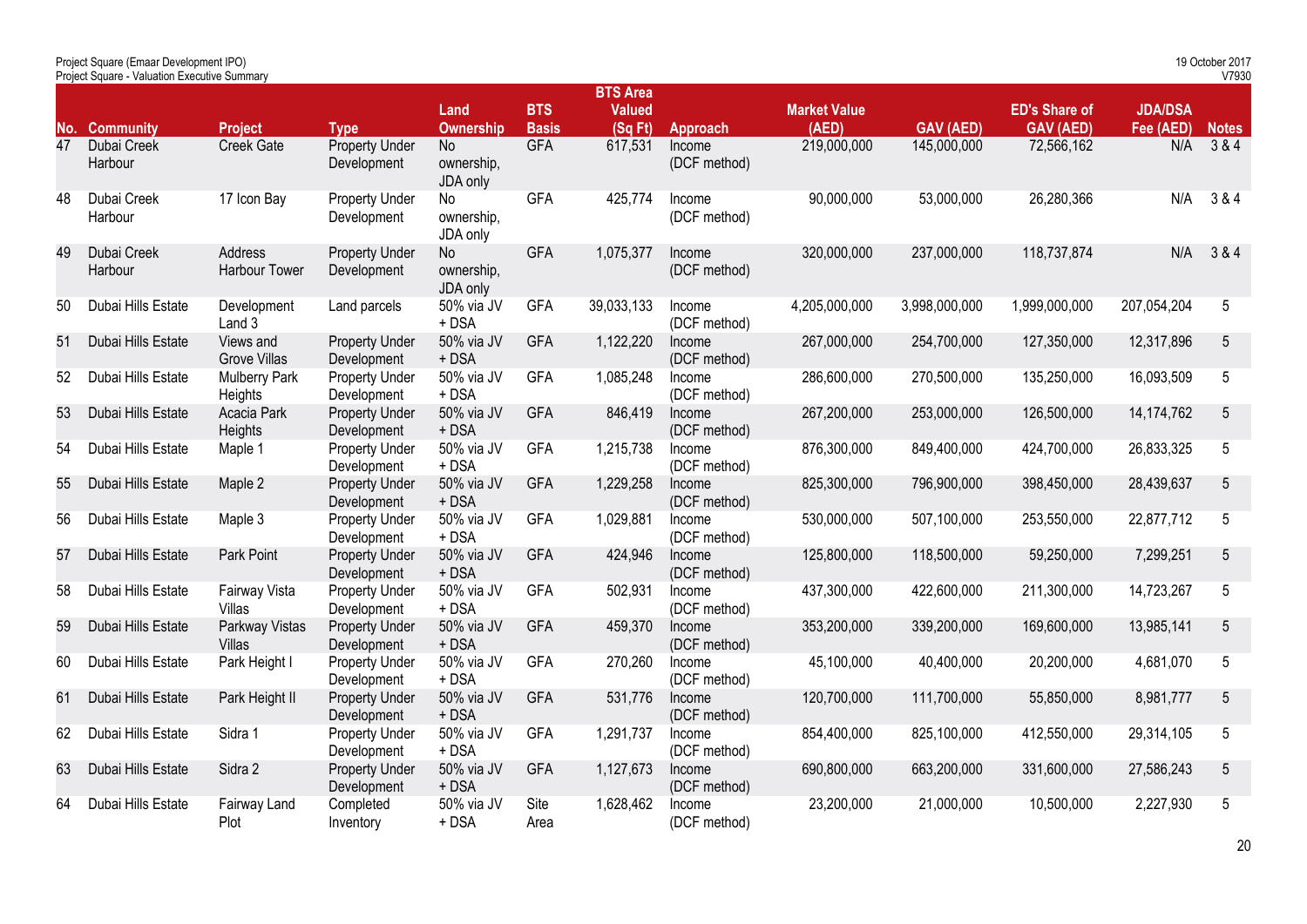|     | Project Square (Emaar Development IPO)<br>Project Square - Valuation Executive Summary |                                             |                                      |                                               |                            |                                            |                                  |                              |                  |                                          |                             | 19 October 2017<br>V7930 |
|-----|----------------------------------------------------------------------------------------|---------------------------------------------|--------------------------------------|-----------------------------------------------|----------------------------|--------------------------------------------|----------------------------------|------------------------------|------------------|------------------------------------------|-----------------------------|--------------------------|
| No. | <b>Community</b>                                                                       | Project                                     | <b>Type</b>                          | Land<br><b>Ownership</b>                      | <b>BTS</b><br><b>Basis</b> | <b>BTS Area</b><br><b>Valued</b><br>(SqFt) | Approach                         | <b>Market Value</b><br>(AED) | <b>GAV (AED)</b> | <b>ED's Share of</b><br><b>GAV (AED)</b> | <b>JDA/DSA</b><br>Fee (AED) | <b>Notes</b>             |
| 65  | Dubai Hills Estate                                                                     | Parkway Land<br>Plot                        | Completed<br>Inventory               | 50% via JV<br>$+$ DSA                         | Site<br>Area               | 1,411,734                                  | Income<br>(DCF method)           | 194,400,000                  | 189,200,000      | 94,600,000                               | 5,158,296                   | $5\overline{)}$          |
| 66  | Dubai Hills Estate                                                                     | Views and<br>Grove Land Plot                | Completed<br>Inventory               | 50% via JV<br>+ DSA                           | Site<br>Area               | 1,341,145                                  | Income<br>(DCF method)           | 607,100,000                  | 603,200,000      | 301,600,000                              | 3,943,935                   | 5                        |
| 67  | Dubai Hills Estate                                                                     | Views and<br>Grove 'Model'<br><b>Villas</b> | Completed<br>Inventory               | 50% via JV<br>$+$ DSA                         | <b>SA</b>                  | 58,785                                     | Market<br>(comparable<br>method) | 134,200,000                  | 131,500,000      | 65,750,000                               | 2,684,000                   | 1&5                      |
| 68  | Dubai Hills Estate                                                                     | Park Ridge                                  | <b>Property Under</b><br>Development | 50% via JV<br>+ DSA                           | <b>GFA</b>                 | 1,071,032                                  | Income<br>(DCF method)           | 271,300,000                  | 252,600,000      | 126,300,000                              | 18,653,570                  | 5                        |
| 69  | Dubai Hills Estate                                                                     | Sidra 3                                     | <b>Property Under</b><br>Development | 50% via JV<br>$+$ DSA                         | <b>GFA</b>                 | 881,928                                    | Income<br>(DCF method)           | 407,900,000                  | 388,600,000      | 194,300,000                              | 19,310,138                  | $\overline{5}$           |
| 70  | Dubai Marina                                                                           | 52   42 (Fifty-<br>Two Forty-Two)           | <b>Property Under</b><br>Development | 100%                                          | <b>GFA</b>                 | 728,740                                    | Income<br>(DCF method)           | 336,800,000                  | 336,800,000      | 336,800,000                              | N/A                         |                          |
| 71  | Dubai Marina                                                                           | <b>VIDA</b><br>Residences                   | <b>Property Under</b><br>Development | 100%                                          | <b>GFA</b>                 | 497,001                                    | Income<br>(DCF method)           | 198,500,000                  | 198,500,000      | 198,500,000                              | N/A                         |                          |
| 72  | Dubai Marina                                                                           | Marina Plaza                                | Completed<br>Inventory               | 100%                                          | <b>TA</b>                  | 76,104                                     | Market<br>(comparable<br>method) | 114,070,000                  | 114,070,000      | 114,070,000                              | N/A                         | $\overline{1}$           |
| 73  | <b>Emaar South</b>                                                                     | Development<br>Land 4                       | Land parcels                         | No<br>ownership,<br>JDA (50%<br>profit share) | <b>GFA</b>                 | 29,624,541                                 | Income<br>(DCF method)           | 961,800,000                  | 170,000,000      | 85,000,000                               | 34,557,786                  | 3 & 4                    |
| 74  | Emaar South                                                                            | <b>URBANAI</b>                              | <b>Property Under</b><br>Development | No<br>ownership,<br>JDA (50%<br>profit share) | <b>GFA</b>                 | 384,364                                    | Income<br>(DCF method)           | 85,300,000                   | 59,600,000       | 29,800,000                               | 4,989,055                   | 3 & 4                    |
| 75  | <b>Emaar South</b>                                                                     | <b>URBANA II</b>                            | <b>Property Under</b><br>Development | No<br>ownership,<br>JDA (50%<br>profit share) | <b>GFA</b>                 | 282,489                                    | Income<br>(DCF method)           | 75,700,000                   | 57,100,000       | 28,550,000                               | 3,864,629                   | 3 & 4                    |
| 76  | <b>Emaar South</b>                                                                     | <b>URBANA III</b>                           | <b>Property Under</b><br>Development | No<br>ownership,<br>JDA (50%<br>profit share) | <b>GFA</b>                 | 435,125                                    | Income<br>(DCF method)           | 98,000,000                   | 72,100,000       | 36,050,000                               | 5,295,596                   | 3 & 4                    |
| 77  | <b>Emaar South</b>                                                                     | <b>Golf Views</b>                           | <b>Property Under</b><br>Development | No<br>ownership,<br>JDA (50%<br>profit share) | <b>GFA</b>                 | 324,448                                    | Income<br>(DCF method)           | 57,900,000                   | 37,500,000       | 18,750,000                               | 4,028,896                   | 3 & 4                    |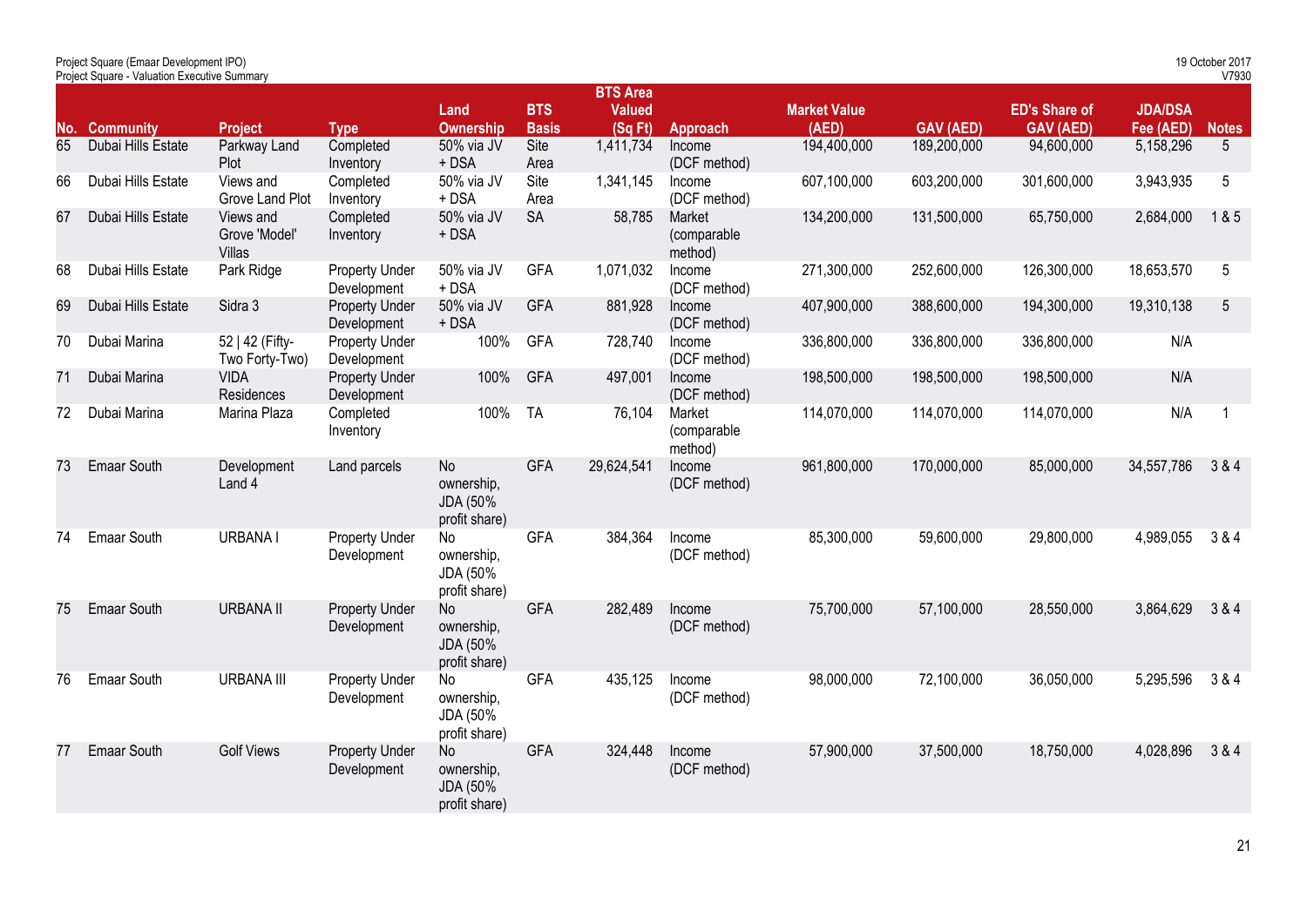|    | Project Square - Valuation Executive Summary |                                               |                                      |                                               |                            |                                             |                                  |                                  |                           |                                          |                             | V7930            |
|----|----------------------------------------------|-----------------------------------------------|--------------------------------------|-----------------------------------------------|----------------------------|---------------------------------------------|----------------------------------|----------------------------------|---------------------------|------------------------------------------|-----------------------------|------------------|
|    | No. Community                                | <b>Project</b>                                | <b>Type</b>                          | Land<br><b>Ownership</b>                      | <b>BTS</b><br><b>Basis</b> | <b>BTS Area</b><br><b>Valued</b><br>(Sq Ft) | Approach                         | <b>Market Value</b><br>(AED)     | <b>GAV (AED)</b>          | <b>ED's Share of</b><br><b>GAV (AED)</b> | <b>JDA/DSA</b><br>Fee (AED) | <b>Notes</b>     |
| 78 | Emaar South                                  | <b>Golf Links</b>                             | <b>Property Under</b><br>Development | No<br>ownership,<br>JDA (50%<br>profit share) | <b>GFA</b>                 | 492,829                                     | Income<br>(DCF method)           | 122,600,000                      | 93,300,000                | 46,650,000                               | 7,040,147                   | $\overline{384}$ |
| 79 | <b>Emirates Hills</b>                        | <b>Emirates Hills</b><br><b>Land Plot</b>     | Completed<br>Inventory               | 100%                                          | Site<br>Area               | 16,428                                      | Market<br>(comparable<br>method) | 16,400,000                       | 16,400,000                | 16,400,000                               | N/A                         |                  |
| 80 | <b>Emirates Hills</b>                        | Montgomerie<br>Villas Land Plot               | Completed<br>Inventory               | 100%                                          | Site<br>Area               | 241,369                                     | Income<br>(DCF method)           | 173,600,000                      | 173,600,000               | 173,600,000                              | N/A                         |                  |
| 81 | The Hills                                    | The Hills                                     | <b>Property Under</b><br>Development | 100%                                          | <b>GFA</b>                 | 720,273                                     | Income<br>(DCF method)           | 383,000,000                      | 383,000,000               | 383,000,000                              | N/A                         |                  |
| 82 | The Hills                                    | <b>VIDA</b><br>Residences.<br>The Hills       | <b>Property Under</b><br>Development | 100%                                          | <b>GFA</b>                 | 255,753                                     | Income<br>(DCF method)           | Incl. within The<br><b>Hills</b> | Incl. within The<br>Hills | Incl. within The<br>Hills                | N/A                         |                  |
| 83 | The Opera District                           | Opera Grand                                   | <b>Property Under</b><br>Development | 100%                                          | <b>GFA</b>                 | 637,012                                     | Income<br>(DCF method)           | 1,205,000,000                    | 1,205,000,000             | 1,205,000,000                            | N/A                         |                  |
| 84 | Downtown Dubai                               | <b>FORTE</b>                                  | <b>Property Under</b><br>Development | 100%                                          | GFA                        | 1,367,566                                   | Income<br>(DCF method)           | 699,200,000                      | 699,200,000               | 699,200,000                              | N/A                         |                  |
| 85 | The Opera District                           | The Address<br>Residences<br>Dubai Opera      | <b>Property Under</b><br>Development | 100%                                          | GFA                        | 1,387,107                                   | Income<br>(DCF method)           | 1,647,000,000                    | 1,647,000,000             | 1,647,000,000                            | N/A                         |                  |
| 86 | The Opera District                           | Plot Nos. B1-B2<br>& B4 (part of<br>345-6900) | Land parcels                         | 100%                                          | <b>GFA</b>                 | 2,365,720                                   | Market<br>(comparable<br>method) | 1,199,400,000                    | 1,199,400,000             | 1,199,400,000                            | N/A                         | $\mathbf 1$      |
| 87 | The Views                                    | Panorama at<br>The Views                      | Completed<br>Inventory               | 100%                                          | <b>TA</b>                  | 1,350                                       | Market<br>(comparable<br>method) | 2,020,000                        | 2,020,000                 | 2,020,000                                | N/A                         |                  |
| 88 | Zaabeel Square                               | Plot No. 325-<br>587                          | Land parcels                         | 50% via JV<br>+ DSA                           | <b>GFA</b>                 | 2,014,001                                   | Market<br>(comparable<br>method) | 512,400,000                      | 479,400,000               | 239,700,000                              | 32,800,000                  |                  |
|    | <b>SUB-TOTAL</b>                             |                                               |                                      |                                               |                            | 206,818,550                                 |                                  | 43,267,310,000                   | 35,623,210,000            | 25,451,620,220                           | 578,915,877                 |                  |
|    | <b>Liabilities</b>                           |                                               |                                      |                                               |                            |                                             |                                  |                                  |                           |                                          |                             |                  |
| 18 | Downtown Dubai                               | <b>Fountain Views</b>                         | Property Under<br>Development        | 100%                                          | <b>GFA</b>                 | 549,020                                     | Income<br>(DCF method)           | $-31,100,000$                    | $-31,100,000$             | $-31,100,000$                            | N/A                         |                  |
|    | <b>TOTAL</b>                                 |                                               |                                      |                                               |                            | 207,367,570                                 |                                  | 43,236,210,000                   | 35,592,110,000            | 25,420,520,220                           | 578,915,877                 |                  |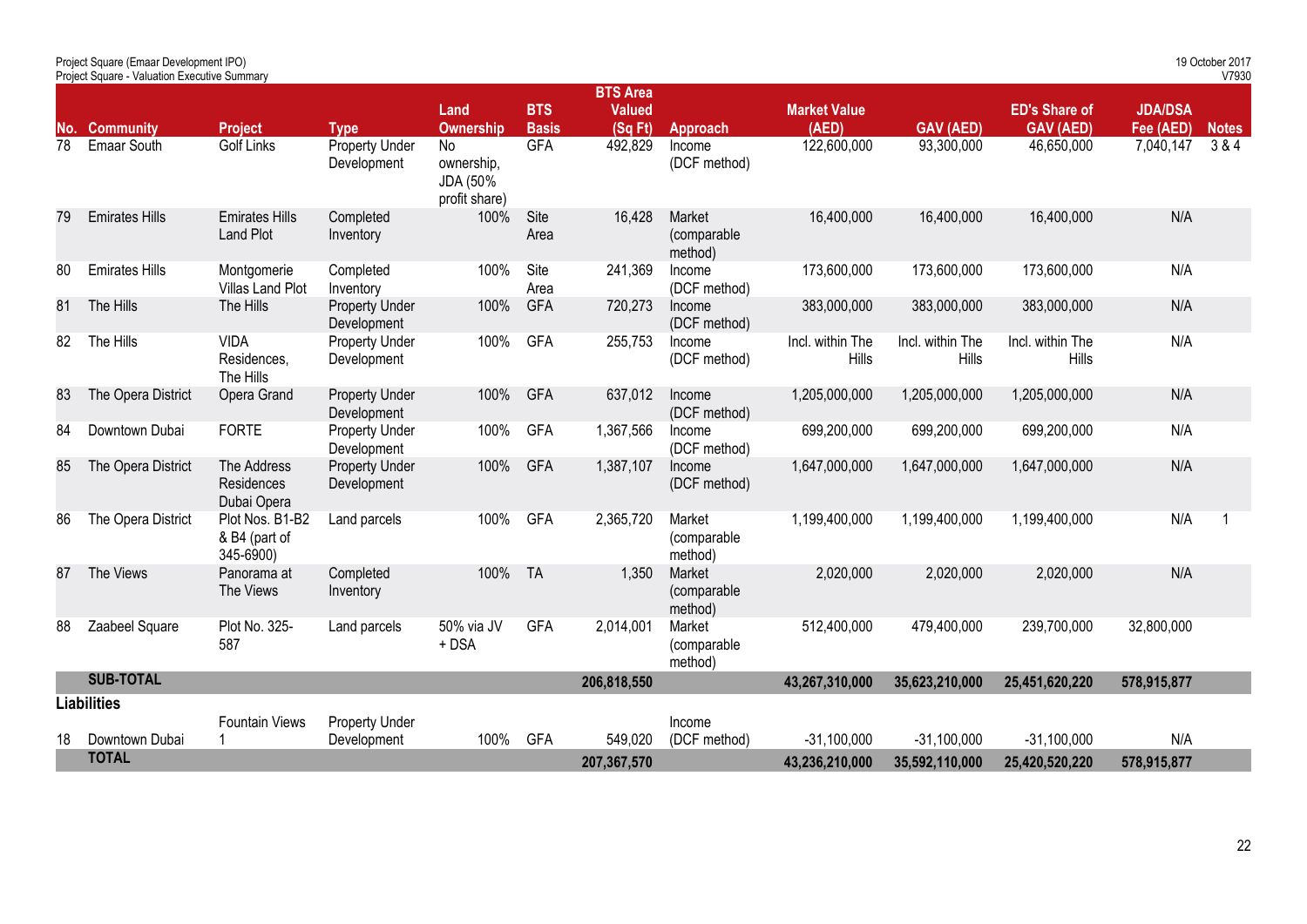| <b>Notes</b><br><b>GFA</b><br>Gross Floor Area - sourced from "Emaar Dev Co [V4]".<br><b>SA</b><br>Sellable Area - sourced from floor plans.<br><b>TA</b><br>Total Area - sourced from "Unit by Unit Details - Unsold Units 30 June 2017 - Completed [V4]". Total Area is (Net) Sellable Area + balconies/terraces + garage/car port (for villas). It does not include<br>garden area.<br>Site Area<br>Site Area - sourced from Title Deeds and "Unit by Unit Details - Unsold Units 30 June 2017 - Completed [V4]" (5 sq ft lower due to rounding) in the case of Emirates Hills and "DHE - Unsold plots infra"<br>in the case of Dubai Hills Estate land plots.<br>The GAV is the arithmetical sum of the Market Value of the individual units we have been instructed to value, not the Market Value of the units if sold together as a single lot/portfolio (which would be<br>lower).<br>$2^{\circ}$<br>ED have signed an SPA but do not currently own the land. The title to the land will be transferred to ED once the instalments under the payment plan have been made. | 19 October 2017<br>V7930 |
|-----------------------------------------------------------------------------------------------------------------------------------------------------------------------------------------------------------------------------------------------------------------------------------------------------------------------------------------------------------------------------------------------------------------------------------------------------------------------------------------------------------------------------------------------------------------------------------------------------------------------------------------------------------------------------------------------------------------------------------------------------------------------------------------------------------------------------------------------------------------------------------------------------------------------------------------------------------------------------------------------------------------------------------------------------------------------------------|--------------------------|
|                                                                                                                                                                                                                                                                                                                                                                                                                                                                                                                                                                                                                                                                                                                                                                                                                                                                                                                                                                                                                                                                                   |                          |
|                                                                                                                                                                                                                                                                                                                                                                                                                                                                                                                                                                                                                                                                                                                                                                                                                                                                                                                                                                                                                                                                                   |                          |
|                                                                                                                                                                                                                                                                                                                                                                                                                                                                                                                                                                                                                                                                                                                                                                                                                                                                                                                                                                                                                                                                                   |                          |
|                                                                                                                                                                                                                                                                                                                                                                                                                                                                                                                                                                                                                                                                                                                                                                                                                                                                                                                                                                                                                                                                                   |                          |
|                                                                                                                                                                                                                                                                                                                                                                                                                                                                                                                                                                                                                                                                                                                                                                                                                                                                                                                                                                                                                                                                                   |                          |
|                                                                                                                                                                                                                                                                                                                                                                                                                                                                                                                                                                                                                                                                                                                                                                                                                                                                                                                                                                                                                                                                                   |                          |
|                                                                                                                                                                                                                                                                                                                                                                                                                                                                                                                                                                                                                                                                                                                                                                                                                                                                                                                                                                                                                                                                                   |                          |
| 3<br>Per your instructions, the GAV is the estimated gross cash flow from the BTS residential GFA component of the project/community. To derive ED's interest per the JV/JDA/DSA, certain adjustments<br>have been made to the GAV which are detailed in the Property Schedule.                                                                                                                                                                                                                                                                                                                                                                                                                                                                                                                                                                                                                                                                                                                                                                                                   |                          |
| $\overline{4}$<br>ED have no ownership/interest in the land and therefore the figure reported is not a real estate valuation and has not been prepared in accordance with the RICS Valuation - Professional Standards,<br>Global - July 2017.                                                                                                                                                                                                                                                                                                                                                                                                                                                                                                                                                                                                                                                                                                                                                                                                                                     |                          |
| 5 <sub>5</sub><br>To derive ED's interest per the JV/DSA, certain adjustments have been made to the GAV which are detailed in the Property Schedule.                                                                                                                                                                                                                                                                                                                                                                                                                                                                                                                                                                                                                                                                                                                                                                                                                                                                                                                              |                          |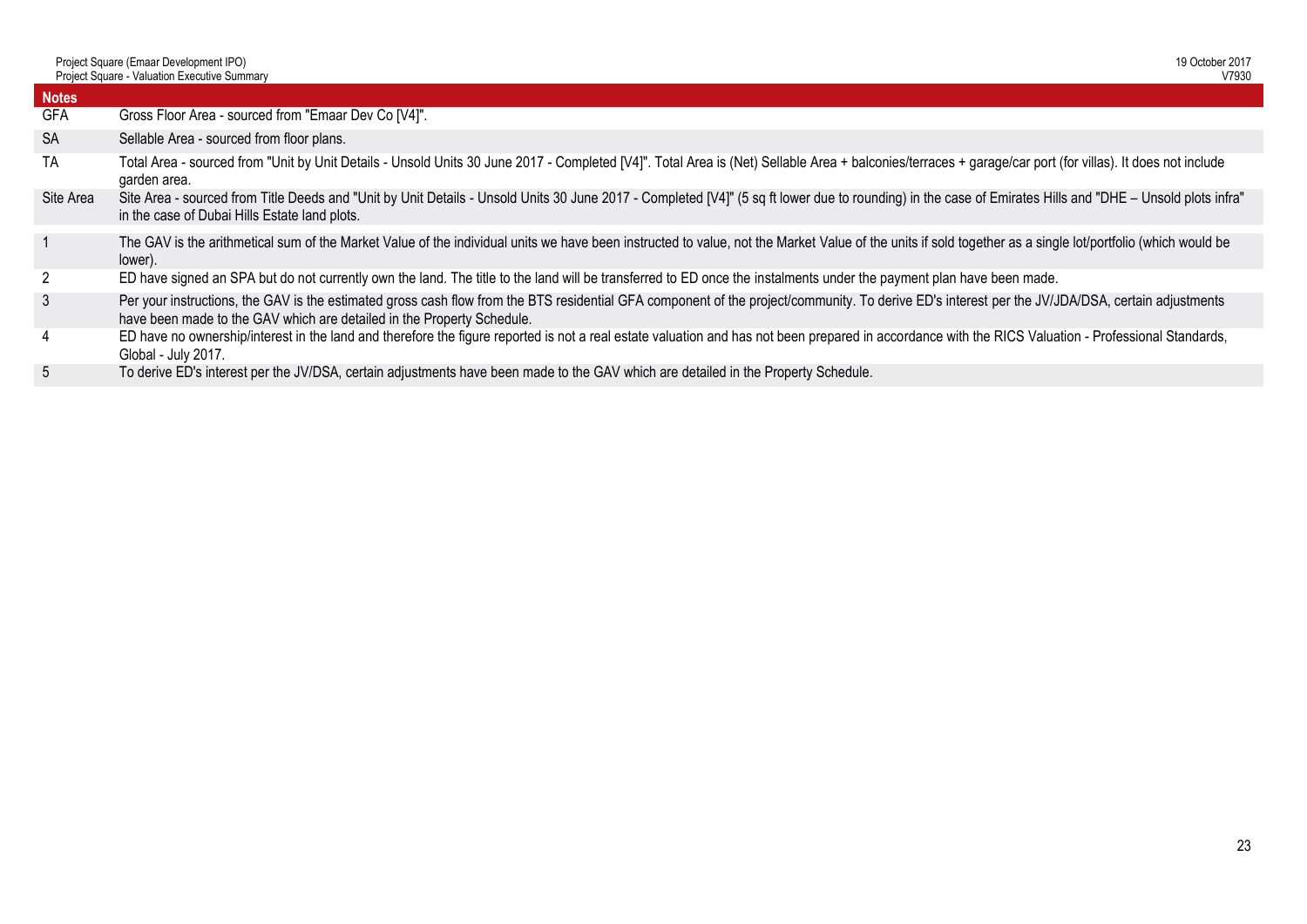## Appendix D: Schedule of Materially Changed Values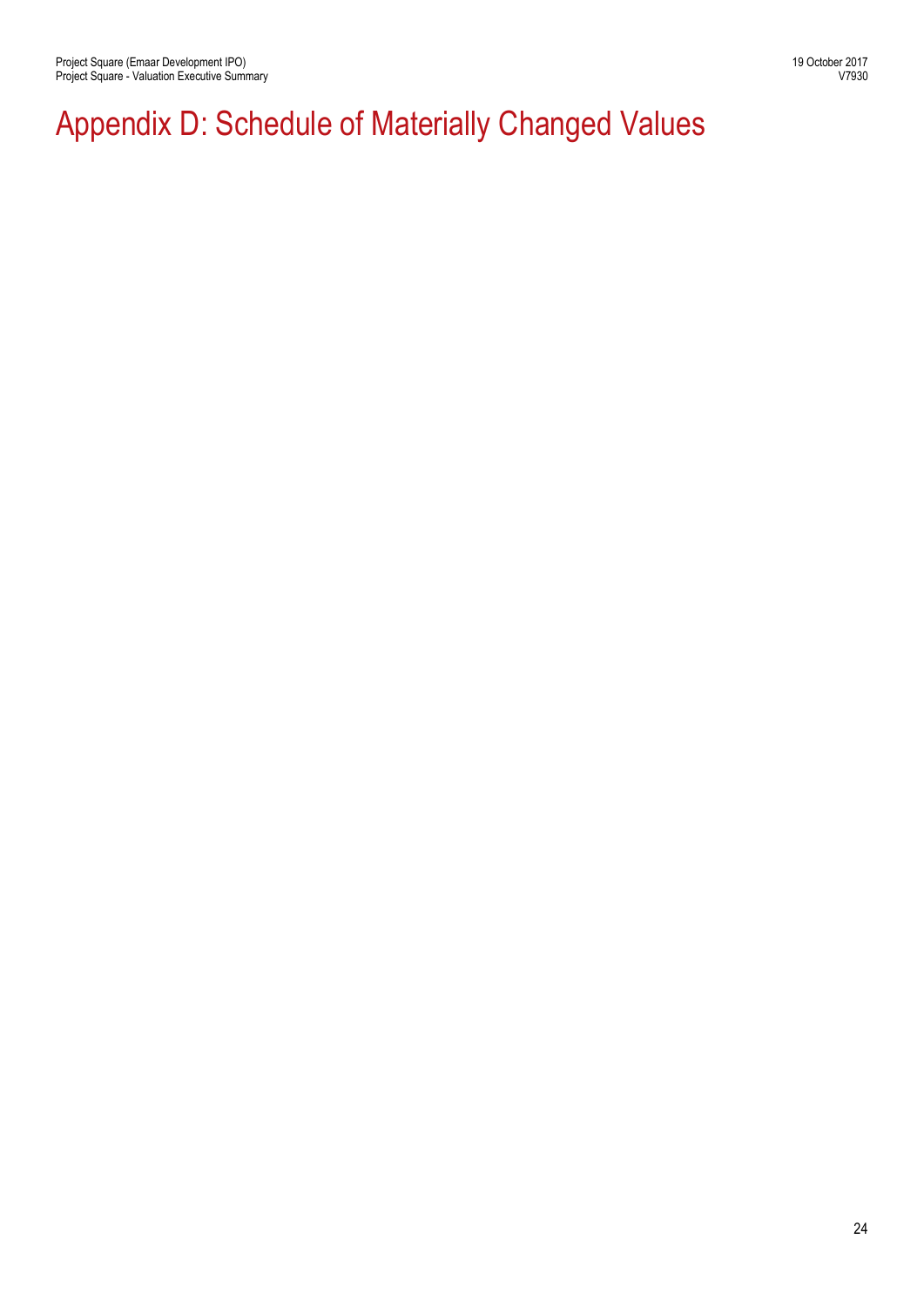| *Reference no. as per Appendix C: Schedule of Values |  |  |
|------------------------------------------------------|--|--|
|------------------------------------------------------|--|--|

|        |                     |                          |                                      |                              |              | <b>BTS Area</b> |                        |                     |                  | <b>ED's Share</b> |                |              |
|--------|---------------------|--------------------------|--------------------------------------|------------------------------|--------------|-----------------|------------------------|---------------------|------------------|-------------------|----------------|--------------|
|        |                     |                          |                                      | Land                         | <b>BTS</b>   | <b>Valued</b>   |                        | <b>Market Value</b> |                  | of GAV            | <b>JDA/DSA</b> |              |
| $No.*$ | <b>Community</b>    | <b>Project</b>           | <b>Type</b>                          | <b>Ownership</b>             | <b>Basis</b> | (SqFt)          | Approach               | (AED)               | <b>GAV (AED)</b> | (AED)             | Fee (AED)      | <b>Notes</b> |
|        | Arabian Ranches 2   | <b>ROSA</b>              | <b>Property Under</b><br>Development | 100%                         | <b>GFA</b>   | 543,599         | Income<br>(DCF method) | 52,600,000          | 52,600,000       | 52,600,000        | N/A            |              |
| 8      | Arabian Ranches 2   | <b>LILA</b>              | <b>Property Under</b><br>Development | 100%                         | GFA          | 573,553         | Income<br>(DCF method) | 116,800,000         | 116,800,000      | 116,800,000       | N/A            |              |
| 9      | Arabian Ranches 2   | <b>RASHA</b>             | Property Under<br>Development        | 100%                         | GFA          | 523,899         | Income<br>(DCF method) | 249,100,000         | 249,100,000      | 249,100,000       | N/A            |              |
| 11     | Arabian Ranches 2   | Samara (Rozana)          | <b>Property Under</b><br>Development | 100%                         | <b>GFA</b>   | 467,319         | Income<br>(DCF method) | 329,400,000         | 329,400,000      | 329,400,000       | N/A            |              |
| 16     | Downtown Dubai      | Burj Vista               | <b>Property Under</b><br>Development | 100%                         | <b>GFA</b>   | 1,034,185       | Income<br>(DCF method) | 367,800,000         | 367,800,000      | 367,800,000       | N/A            |              |
| 17     | Downtown Dubai      | The Address<br>Boulevard | <b>Property Under</b><br>Development | 100%                         | GFA          | 887,363         | Income<br>(DCF method) | 217,400,000         | 217,400,000      | 217,400,000       | N/A            |              |
| 18     | Downtown Dubai      | Fountain Views 1         | <b>Property Under</b><br>Development | 100%                         | GFA          | 549,020         | Income<br>(DCF method) | $-31,100,000$       | $-31,100,000$    | $-31,100,000$     | N/A            |              |
| 20     | Downtown Dubai      | Fountain Views 3         | <b>Property Under</b><br>Development | 100%                         | GFA          | 516,627         | Income<br>(DCF method) | 32,000,000          | 32,000,000       | 32,000,000        | N/A            |              |
| 30     | Downtown Dubai      | Downtown Views II        | Property Under<br>Development        | 100%                         | <b>GFA</b>   | 1,939,382       | Income<br>(DCF method) | 786,500,000         | 786,500,000      | 786,500,000       | N/A            | 2            |
| 46     | Dubai Creek Harbour | Harbour Gate             | <b>Property Under</b><br>Development | No<br>ownership,<br>JDA only | <b>GFA</b>   | 651,213         | Income<br>(DCF method) | 230,000,000         | 147,000,000      | 73,723,839        | N/A            | 3 & 4        |
| 41     | Dubai Creek Harbour | <b>Harbour Views</b>     | <b>Property Under</b><br>Development | No<br>ownership,<br>JDA only | <b>GFA</b>   | 1,051,543       | Income<br>(DCF method) | 470,000,000         | 340,000,000      | 170,072,153       | N/A            | 3 & 4        |
| 42     | Dubai Creek Harbour | Creekside 18             | <b>Property Under</b><br>Development | No<br>ownership,<br>JDA only | <b>GFA</b>   | 716,790         | Income<br>(DCF method) | 240,000,000         | 134,000,000      | 66,914,225        | N/A            | 3 & 4        |
| 43     | Dubai Creek Harbour | Creek Horizon            | <b>Property Under</b><br>Development | No<br>ownership,<br>JDA only | <b>GFA</b>   | 739,677         | Income<br>(DCF method) | 290,000,000         | 207,000,000      | 103,540,156       | N/A            | 3 & 4        |
| 39     | Dubai Creek Harbour | Development Land 2       | <b>Property Under</b><br>Development | No<br>ownership,<br>JDA only | GFA          | 79,778,383      | Income<br>(DCF method) | 11,270,000,000      | 6,145,000,000    | 3,072,633,736     | N/A            | 3 & 4        |
|        |                     |                          |                                      |                              |              |                 |                        |                     |                  |                   |                |              |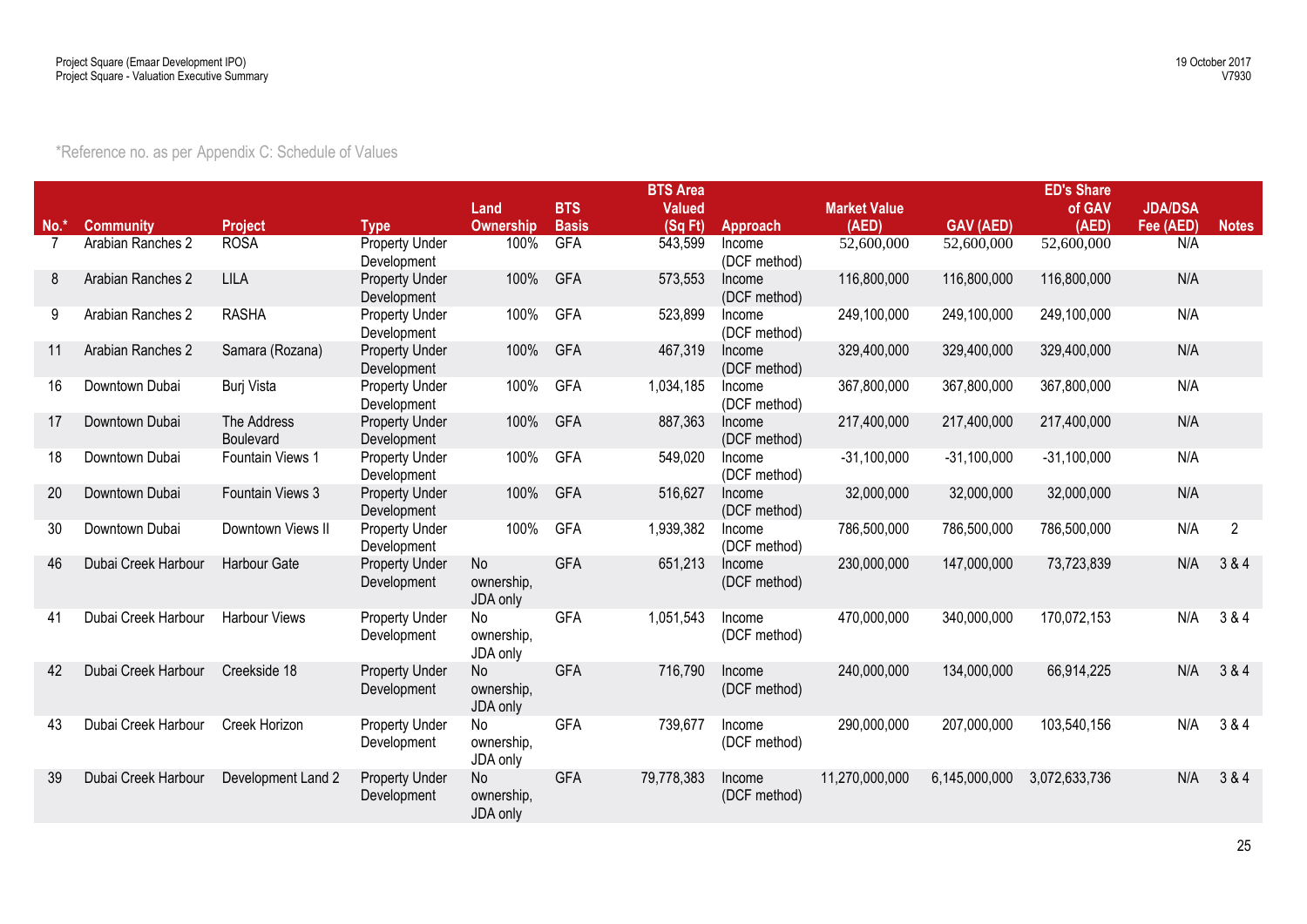|        | <b>Project Square - Valuation Executive Summary</b> |                           |                                      |                                                  |                            |                                            |                        |                              |                  |                                      |                             | V7930        |
|--------|-----------------------------------------------------|---------------------------|--------------------------------------|--------------------------------------------------|----------------------------|--------------------------------------------|------------------------|------------------------------|------------------|--------------------------------------|-----------------------------|--------------|
| $No.*$ | <b>Community</b>                                    | <b>Project</b>            | <b>Type</b>                          | Land<br><b>Ownership</b>                         | <b>BTS</b><br><b>Basis</b> | <b>BTS Area</b><br><b>Valued</b><br>(SqFt) | Approach               | <b>Market Value</b><br>(AED) | <b>GAV (AED)</b> | <b>ED's Share</b><br>of GAV<br>(AED) | <b>JDA/DSA</b><br>Fee (AED) | <b>Notes</b> |
| 45     | Dubai Creek Harbour                                 | <b>Creek Rise</b>         | <b>Property Under</b><br>Development | No<br>ownership,<br>JDA only                     | <b>GFA</b>                 | 691,426                                    | Income<br>(DCF method) | 120,000,000                  | 35,000,000       | 17,490,417                           | N/A                         | 384          |
| 48     | Dubai Creek Harbour                                 | 17 Icon Bay               | <b>Property Under</b><br>Development | No<br>ownership,<br>JDA only                     | <b>GFA</b>                 | 425,774                                    | Income<br>(DCF method) | 90,000,000                   | 53,000,000       | 26,280,366                           | N/A                         | 3 & 4        |
| 49     | Dubai Creek Harbour                                 | Address Harbour<br>Tower  | <b>Property Under</b><br>Development | No<br>ownership.<br>JDA only                     | <b>GFA</b>                 | 1,075,377                                  | Income<br>(DCF method) | 320,000,000                  | 237,000,000      | 118,737,874                          | N/A                         | 3 & 4        |
| 50     | Dubai Hills Estate                                  | Development Land 3        | Land parcels                         | 50% via JV<br>$+$ DSA                            | <b>GFA</b>                 | 39,033,133                                 | Income<br>(DCF method) | 4,205,000,000                | 3,998,000,000    | 1,999,000,000                        | 207,054,204                 | 5            |
| 51     | Dubai Hills Estate                                  | Views and Grove<br>Villas | <b>Property Under</b><br>Development | 50% via JV<br>+ DSA                              | <b>GFA</b>                 | 1,122,220                                  | Income<br>(DCF method) | 267,000,000                  | 254,700,000      | 127,350,000                          | 12,317,896                  | 5            |
| 53     | Dubai Hills Estate                                  | Acacia Park Heights       | <b>Property Under</b><br>Development | 50% via JV<br>$+$ DSA                            | <b>GFA</b>                 | 846,419                                    | Income<br>(DCF method) | 267,200,000                  | 253,000,000      | 126,500,000                          | 14, 174, 762                | 5            |
| 56     | Dubai Hills Estate                                  | Maple 3                   | <b>Property Under</b><br>Development | 50% via JV<br>$+$ DSA                            | <b>GFA</b>                 | 1,029,881                                  | Income<br>(DCF method) | 530,000,000                  | 507,100,000      | 253,550,000                          | 22,877,712                  | 5            |
| 57     | Dubai Hills Estate                                  | Park Point                | <b>Property Under</b><br>Development | 50% via JV<br>$+$ DSA                            | <b>GFA</b>                 | 424,946                                    | Income<br>(DCF method) | 125,800,000                  | 118,500,000      | 59,250,000                           | 7,299,251                   | 5            |
| 60     | Dubai Hills Estate                                  | Park Height I             | <b>Property Under</b><br>Development | 50% via JV<br>+ DSA                              | <b>GFA</b>                 | 270,260                                    | Income<br>(DCF method) | 45,100,000                   | 40,400,000       | 20,200,000                           | 4,681,070                   | 5            |
| 61     | Dubai Hills Estate                                  | Park Height II            | <b>Property Under</b><br>Development | 50% via JV<br>$+$ DSA                            | <b>GFA</b>                 | 531,776                                    | Income<br>(DCF method) | 120,700,000                  | 111,700,000      | 55,850,000                           | 8,981,777                   | 5            |
| 64     | Dubai Hills Estate                                  | Fairway Land Plot         | Completed<br>Inventory               | 50% via JV<br>+ DSA                              | Site Area                  | 1,628,462                                  | Income<br>(DCF method) | 23,200,000                   | 21,000,000       | 10,500,000                           | 2,227,930                   | 5            |
| 65     | Dubai Hills Estate                                  | Parkway Land Plot         | Completed<br>Inventory               | 50% via JV<br>$+$ DSA                            | Site Area                  | 1,411,734                                  | Income<br>(DCF method) | 194,400,000                  | 189,200,000      | 94,600,000                           | 5,158,296                   | 5            |
| 68     | Dubai Hills Estate                                  | Park Ridge                | <b>Property Under</b><br>Development | 50% via JV<br>+ DSA                              | <b>GFA</b>                 | 1,071,032                                  | Income<br>(DCF method) | 271,300,000                  | 252,600,000      | 126,300,000                          | 18,653,570                  | 5            |
| 69     | Dubai Hills Estate                                  | Sidra 3                   | <b>Property Under</b><br>Development | 50% via JV<br>$+$ DSA                            | <b>GFA</b>                 | 881,928                                    | Income<br>(DCF method) | 407,900,000                  | 388,600,000      | 194,300,000                          | 19,310,138                  | 5            |
| 74     | Emaar South                                         | <b>URBANAI</b>            | <b>Property Under</b><br>Development | No<br>ownership.<br>JDA (50%<br>profit<br>share) | <b>GFA</b>                 | 384,364                                    | Income<br>(DCF method) | 85,300,000                   | 59,600,000       | 29,800,000                           | 4,989,055                   | 3 & 4        |
| 75     | <b>Emaar South</b>                                  | <b>URBANA II</b>          | <b>Property Under</b><br>Development | <b>No</b><br>ownership,<br>JDA (50%              | <b>GFA</b>                 | 282,489                                    | Income<br>(DCF method) | 75,700,000                   | 57,100,000       | 28,550,000                           | 3,864,629                   | 3 & 4        |